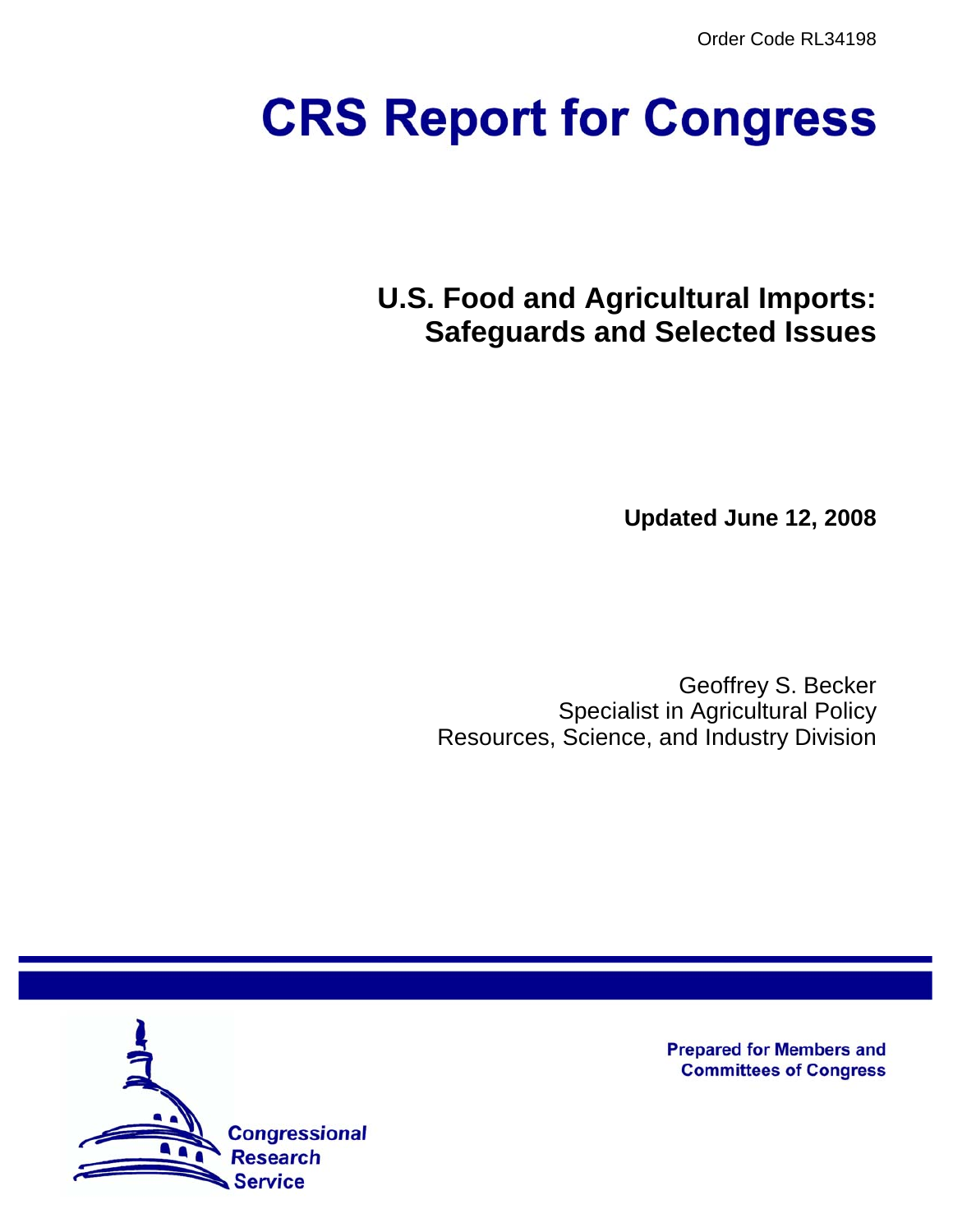# U.S. Food and Agricultural Imports: Safeguards and Selected Issues

#### **Summary**

U.S. officials continue to assert that the U.S. food supply, including the portion provided through imports, is among the safest in the world. One challenge has been how to keep it safe in the face of rapidly rising imports, a result of globalization and consumer desire for a wider variety of foods year-round. The issue of import safety has been the focus of numerous congressional hearings in the  $110<sup>th</sup>$  Congress, where a variety of bills have been offered on the subject.

Does the U.S. safety system, first created at a time when most Americans obtained their foods domestically, adequately protect public health? What, if any, changes should be made to enhance the safety of food imports? Critics argue that major reforms are necessary because the present programs are both poorly designed and inadequately funded to meet today's challenges. An opposing argument is that imported foods already are subject to the same safety standards as — and pose no greater hazards than — domestically produced foods. The Bush Administration had initially argued that smarter allocation of existing resources, and the food industry's own controls, can and should be capable of addressing any problems.

Still, a growing consensus among policymakers is that additional resources are needed. For example, in early December 2007 a science advisory board of the U.S. Food and Drug Administration (FDA) Science Board concluded that the agency 's overall appropriation, now at about \$1.5 billion, should be more than doubled in the next several years if it is to meet its current responsibilities, including but not limited to food safety. The Administration in June 2008 asked for a \$275 million increase for FDA in FY2009. Much of this would be to address the safety of food and other imports regulated by the agency.

Recent focus in Congress has been on draft bills circulated by the chairmen of the House Energy and Commerce Committee and the Senate Health, Education, Labor, and Pensions Committee. Both seek broad reforms in FDA's oversight of food and drug safety, including of imports, although they differ in detail. Formal introduction and committee markups are possible. Numerous other food safety bills are pending that address some aspect of food import safety. Several are primarily import-oriented, such as H.R. 2997, S. 1776, H.R. 1148/S. 654, H.R. 2108/S. 1274, H.R. 3610, H.R. 3624, H.R. 3937, H.R. 3967, and S. 2418. Many, for example, propose that importing establishments, and/or the foreign countries in which they are located, first receive formal U.S. certification that their food safety systems provide at least the same level of safety assurances as the U.S. system. A number also propose the collection of user fees from importers to cover the costs of inspecting foreign products at the borders. Some bills seek to require more physical inspections and testing by FDA at the border or within other countries, to authorize more research into inspection and testing technologies, or to restrict imports to specific ports.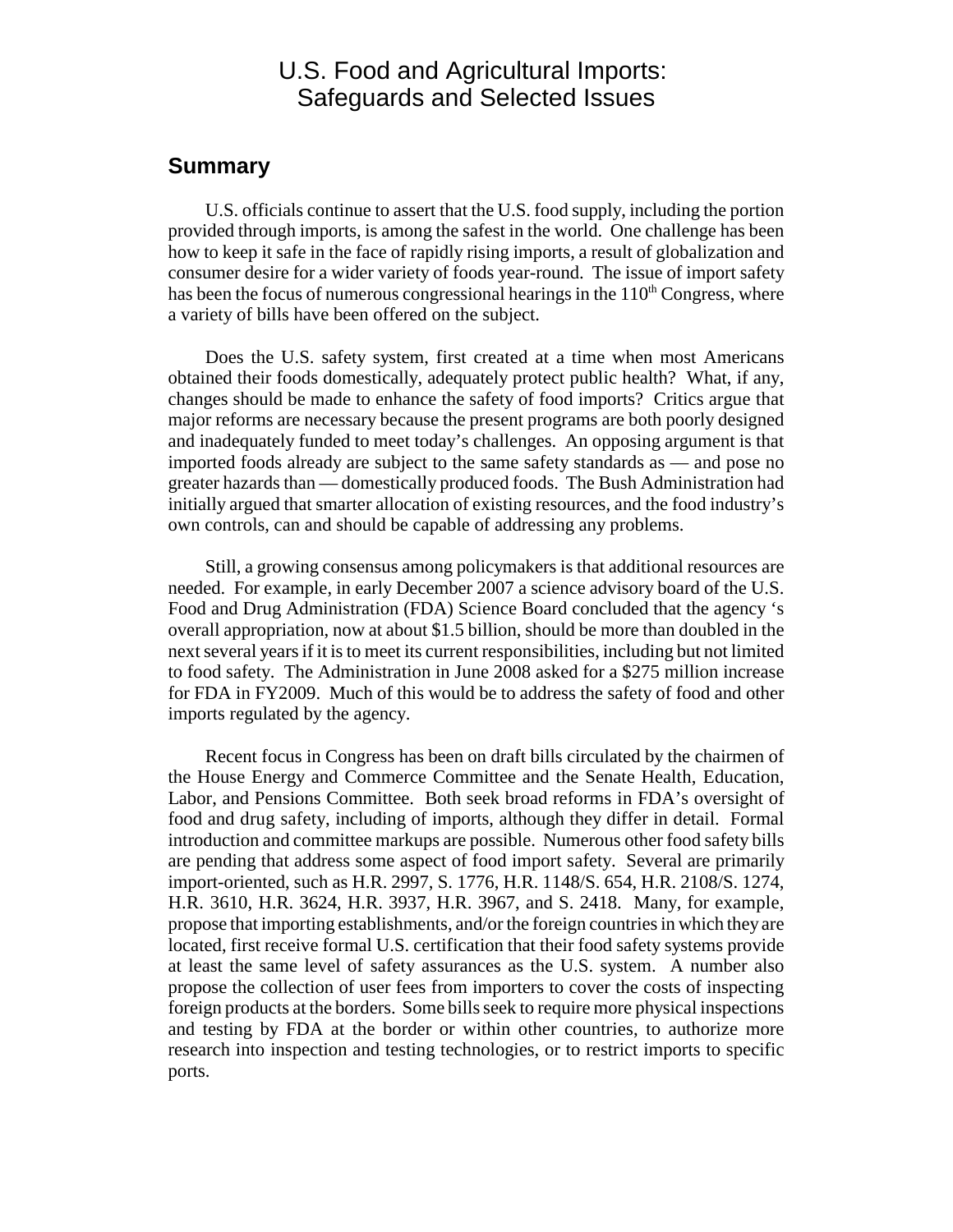# **Contents**

| Food and Drug Administration Amendments Act of 2007 (P.L. 110-85) 23<br>Food, Conservation, and Energy Act of 2008 (P.L. 110-234) $\dots \dots \dots \dots$ 23<br>Food and Drug Administration Globalization Act (Dingell Draft) 23<br>Human and Pet Food Safety Act of 2007 (H.R. 2108/S. 1274) 26<br>Import Safety Act of 2007 (H.R. 3100) $\dots\dots\dots\dots\dots\dots\dots\dots\dots\dots$ |  |
|---------------------------------------------------------------------------------------------------------------------------------------------------------------------------------------------------------------------------------------------------------------------------------------------------------------------------------------------------------------------------------------------------|--|
|                                                                                                                                                                                                                                                                                                                                                                                                   |  |
|                                                                                                                                                                                                                                                                                                                                                                                                   |  |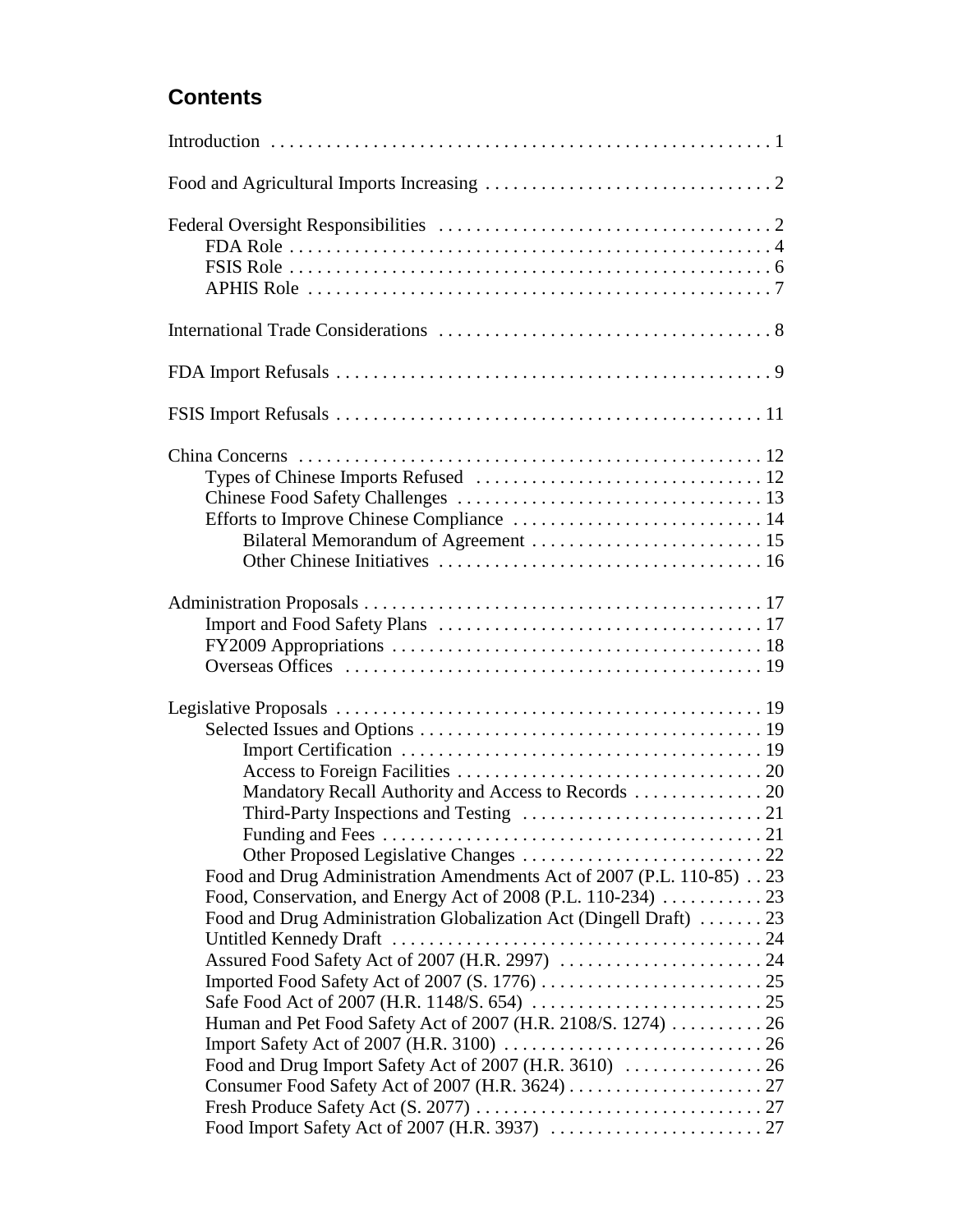| Imported Food Safety Improvement Act of 2007 (H.R. 3967)  28 |  |
|--------------------------------------------------------------|--|
|                                                              |  |
| Keeping America's Food Safe Act of 2008 (H.R. 5827) 28       |  |
| Safe Food Enforcement, Assessment, Standards, and Targeting  |  |
|                                                              |  |

# **List of Tables**

| Table 1. Leading Suppliers of U.S. Agricultural and Seafood Imports, FY2007.3 |  |
|-------------------------------------------------------------------------------|--|
|                                                                               |  |
| Table 3. Imported Meat and Poultry Products Presented for Inspection and      |  |
|                                                                               |  |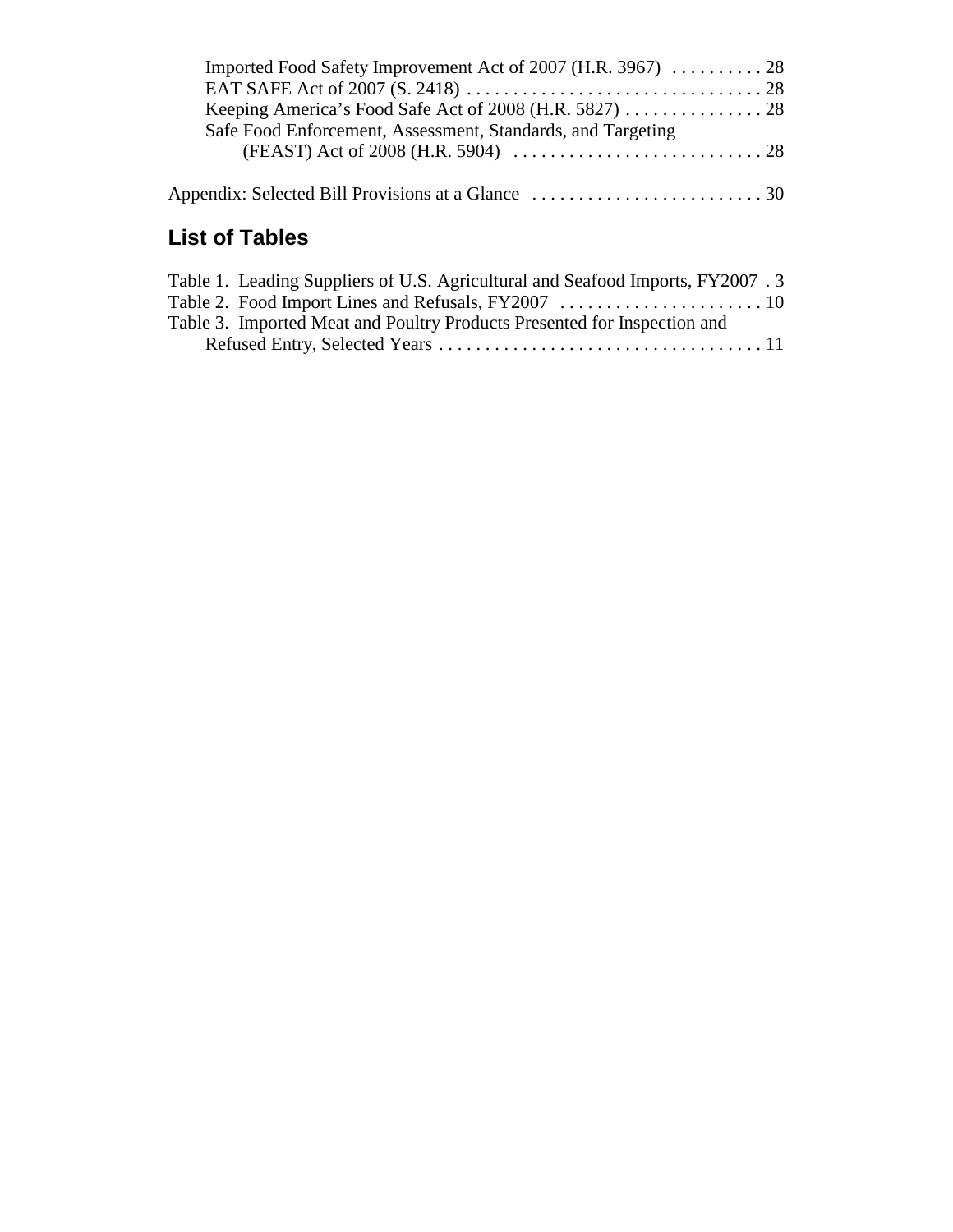# U.S. Food and Agricultural Imports: Safeguards and Selected Issues

# **Introduction1**

U.S. officials continue to assert that the food supply, including the portion imported, is among the safest in the world. One challenge has been the rapid increase in imports, a result of globalization and consumer desire for a wider variety of foods year-round. With this growth have come new concerns about whether current federal programs sufficiently ensure the safety of these imports. Import alerts in 2007 targeting both adulterated pet food ingredients and farmed seafood from China are among the incidents that have heightened interest in the issue in the  $110<sup>th</sup>$  Congress.

 Do U.S. safeguards, generally created at a time when most Americans obtained their foods domestically, remain sufficient to protect public health? What, if any, changes should be made to enhance the safety of food imports? Critics argue that major reforms are necessary because the present programs are both poorly designed and inadequately funded to meet today's challenges. Those who oppose major changes assert that imported foods already are subject to the same safety standards as — and pose no greater hazards than — domestically produced foods. They also contend that smarter allocation of existing resources, and the food industry's own controls, can and should be capable of addressing any problems that arise.

The issue has been explored at numerous congressional hearings in 2007 and 2008, and Members of Congress have introduced a variety of bills to change the current system. Recent focus in Congress has been on draft bills circulated by the chairmen of the House Energy and Commerce Committee and the Senate Health, Education, Labor, and Pensions Committee. Both seek broad reforms in FDA's oversight of food and drug safety, including of imports, although they differ in detail. These bills could become the chief legislative vehicles in 2008 if and when they are formally introduced, and committee markups occur.

 Meanwhile, the Bush Administration released, on November 6, 2007, its own import safety plan and an accompanying food protection strategy. These documents make a number of recommendations, some of them entailing new legislative authority and additional funding. The Administration recently amended its FY2009 budget request for FDA to request an additional \$275 million for the agency, much of it for food and drug import safety activities. FDA appropriations usually are considered each year as part of the Agriculture, Rural Development, FDA, and Related Agencies Appropriations Act (i.e., not by the authorizing committees).

<sup>&</sup>lt;sup>1</sup> This report supersedes CRS Report RS22664 of the same title. Portions of the previous report were originally derived from information in out-of-print CRS Report 98-850, *The Safety of Imported Foods: The Federal Role and Issues Before Congress*.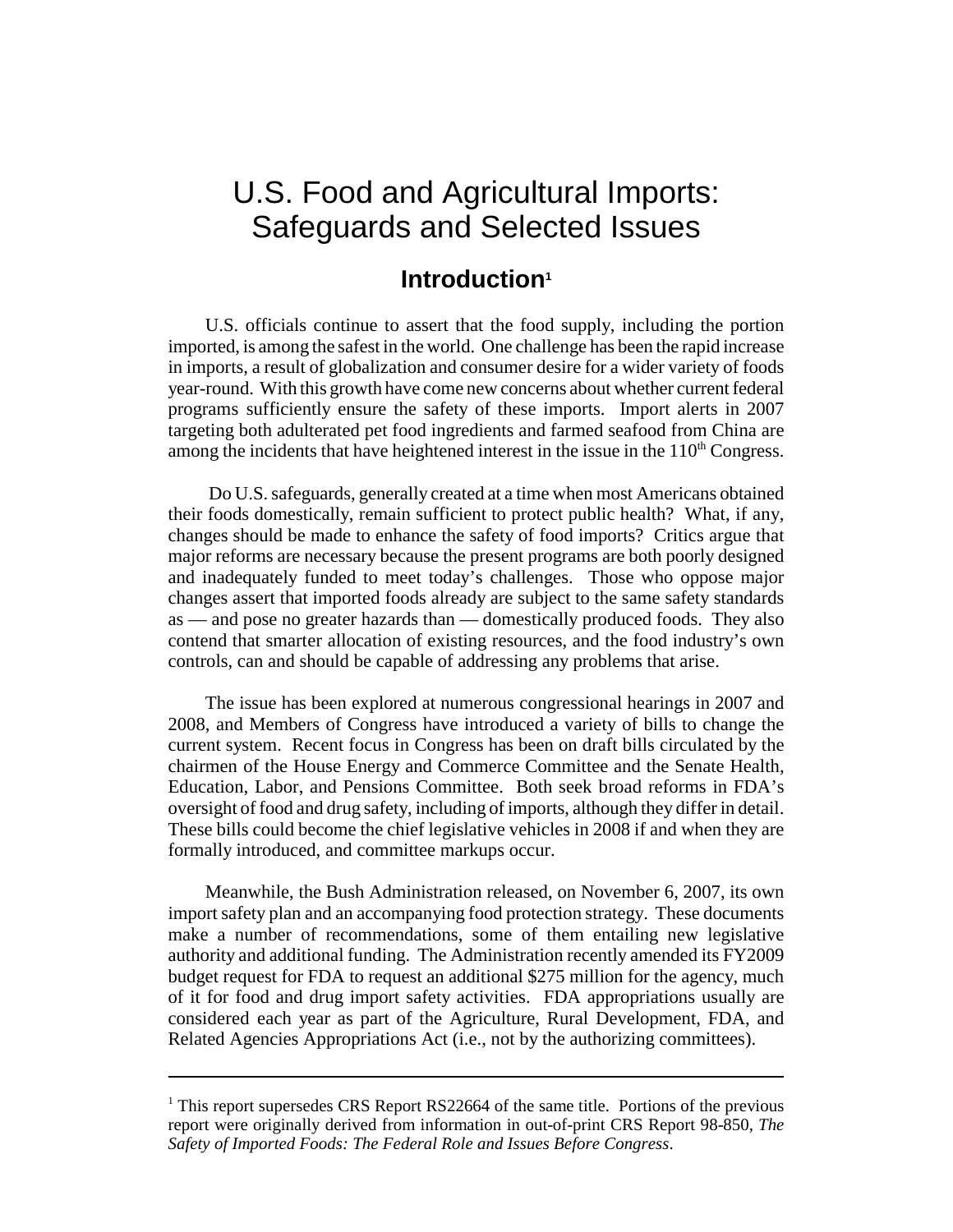# **Food and Agricultural Imports Increasing**

U.S. imports of agricultural and seafood products from all countries increased from 35.6 million metric tons (MMT) in FY1997 to 48.2 MMT in FY2007, or by 35%. The increase by value was 94%, from \$43 billion in FY1997 to \$83.6 billion in FY2007. Among the product categories that more than doubled in volume during the period were live animals, wine/beer, fruit/vegetable juices, wheat, coffee, snack foods, and various seafood products.2

**Table 1** shows that the United States' NAFTA (North American Free Trade Agreement) partners, Canada and Mexico, were by far the largest suppliers of food, agricultural, and seafood imports in FY2007 — with a combined one-third share of total imports. The percentage share of all other leading importers was in the single digits.

Not all agricultural imports enter the human food supply; some products are used as ingredients in pet food and animal feed, in manufactured goods (e.g., rubber), and in the nursery plant trade. Nonetheless, many consumers are obtaining a growing portion of their diets from overseas. In 2005, nearly 15% of the overall volume of U.S. food consumption was imported, compared with 11%-12% in 1995. The proportions (volume) for some food product categories were much higher: in 2005 as much as 84% of all U.S. fish and shellfish was imported (55% in 1995); 43% of all noncitrus fresh fruits (34% in 1995); 37% of all processed fruits (20% in 1995); and 54% of all tree nuts  $(40\% \text{ in } 1995).$ <sup>3</sup>

# **Federal Oversight Responsibilities**

Two federal agencies — USDA's Food Safety and Inspection Service (FSIS) and the U.S. Department of Health and Human Services' Food and Drug Administration (FDA) — are responsible for the majority of the total funding and staffing of the government's food regulatory system. For imports, FSIS relies on a very different regulatory system than FDA, including a differing approach to addressing equivalence, as described below. Also important are USDA's Animal and Plant Health Inspection Service (APHIS), which is responsible for protecting plant and animal resources from domestic and foreign pests and diseases, and the Department of Homeland Security (DHS), which is responsible for coordinating agencies' food security activities, including border inspections by DHS's U.S. Customs and Border Protection (CBP).<sup>4</sup>

<sup>&</sup>lt;sup>2</sup> U.S. Department of Agriculture (USDA), Foreign Agricultural Service (FAS), U.S. Trade Internet System, BICO (Bulk, Intermediate, and Consumer-Oriented) data.

<sup>&</sup>lt;sup>3</sup> USDA, Economic Research Service (ERS), unpublished data, obtained May 11, 2007. Other data including that provided by FDA indicate that the current percentage for seafood is somewhat lower than 84%.

<sup>&</sup>lt;sup>4</sup> In total, as many as 15 federal agencies administer at least 30 laws related to food safety. See also CRS Report RS22600, *The Federal Food Safety System: A Primer*.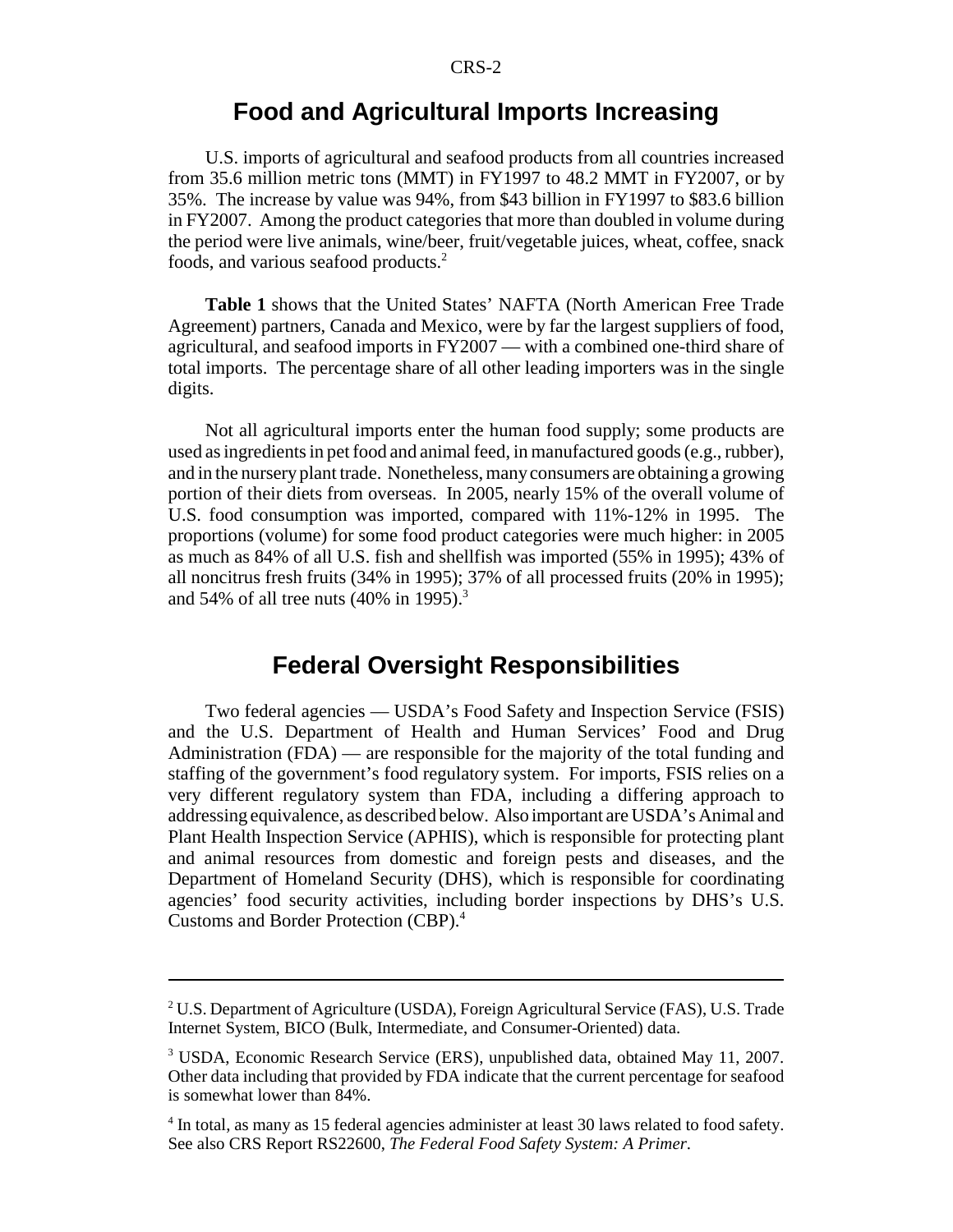| <b>Country</b>  | <b>Agricultural</b> | <b>Seafood</b> | <b>Total</b> | Share $(\% )$ |
|-----------------|---------------------|----------------|--------------|---------------|
| 1. Canada       | \$14.701            | \$2.245        | \$16.946     | 20.3          |
| 2. Mexico       | 9.916               | 0.503          | 10.419       | 12.5          |
| 3. China        | 2.800               | 2.049          | 4.849        | 5.8           |
| 4. Thailand     | 1.498               | 1.824          | 3.322        | 4.0           |
| 5. Italy        | 2.992               | 0.008          | 3.000        | 3.6           |
| 6. Chile        | 1.922               | 1.028          | 2.950        | 3.5           |
| 7. Indonesia    | 1.938               | 0.851          | 2.789        | 3.3           |
| 8. Australia    | 2.608               | 0.101          | 2.709        | 3.2           |
| 9. Brazil       | 2.525               | 0.126          | 2.367        | 2.8           |
| 10. Netherlands | 2.288               | 0.037          | 2.325        | 2.8           |
| 11. Ireland     | 2.219               | 0.008          | 2.227        | 2.7           |
| 12. France      | 2.115               | 0.014          | 2.129        | 2.5           |
| 13. New Zealand | 1.670               | 0.121          | 1.791        | 2.2           |
| 14. Colombia    | 1.519               | 0.033          | 1.552        | 1.9           |
| 15. India       | 1.094               | 0.275          | 1.369        | 1.6           |
| 16. Vietnam     | 0.623               | 0.712          | 1.335        | 1.6           |
| 17. Costa Rica  | 1.214               | 0.065          | 1.279        | 1.5           |
| 18. Ecuador     | 0.685               | 0.574          | 1.259        | 1.5           |
| 19. Argentina   | 1.104               | 0.104          | 1.207        | 1.4           |
| 20. Malaysia    | 1.025               | 0.170          | 1.195        | 1.4           |
| 21. Spain       | 1.147               | 0.040          | 1.187        | 1.4           |
| 22. Germany     | 1.158               | 0.005          | 1.163        | 1.4           |
| 23. Guatemala   | 1.028               | 0.015          | 1.043        | 1.2           |
| 24. Peru        | 0.661               | 0.073          | 0.734        | 1.0           |
| 25. Philippines | 0.621               | 0.241          | 0.862        | 1.0           |
| World Total     | 70.037              | 13.612         | 83.649       | 100.0         |

# **Table 1. Leading Suppliers of U.S. Agricultural and Seafood Imports, FY2007**

**Source:** USDA, Foreign Agricultural Service (FAS), BICO Import Commodity Aggregations.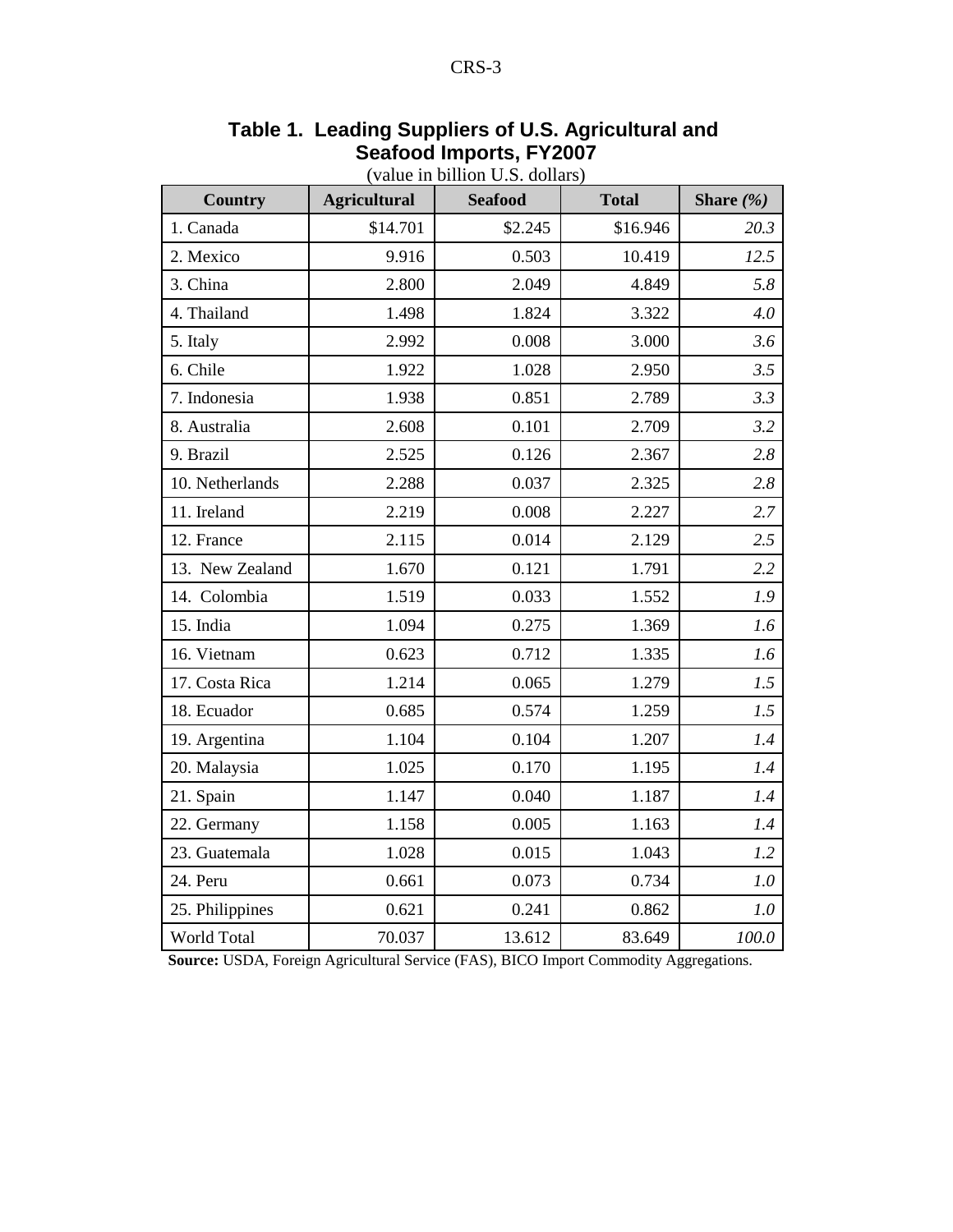#### **FDA Role**

The FDA's food regulatory authority comes chiefly from the Federal Food, Drug, and Cosmetic Act (FFDCA), as amended (21 U.S.C. 301 *et seq.*).<sup>5</sup> This authority makes the agency responsible for the safety of virtually all domestic and imported articles used for food and drink, except meat and poultry (see "FSIS Role," below); these include animal as well as human foods. FDA-regulated foods may be deemed adulterated or misbranded for a variety of statutorily prescribed reasons. For example, a food may be deemed adulterated if it contains an added poisonous or deleterious substance or an unsafe food additive or if the food was prepared, packed, or held under insanitary conditions whereby it may have become contaminated or may have been rendered injurious to health.<sup>6</sup> Of approximately 60,700 domestic food facilities (such as manufacturers, warehouses, and shippers), FDA designates about 8,000 as "high risk," based on the types of foods they handle and/or past performance.<sup>7</sup> In general, FDA attempts to conduct annual inspections of these facilities; non-high risk establishments are inspected, on average, once every five years.<sup>8</sup>

All domestic and foreign food manufacturing facilities must adhere to FDA's regulations on Good Manufacturing Practices (21 C.F.R. part 110), which address safe handling and plant sanitation. Exempt are establishments such as farms engaged solely in harvesting, storing, or distributing raw agricultural commodities normally cleaned or otherwise treated before consumption.

Section 801 of the FFDCA empowers the FDA to refuse entry to any food import if it "appears," based on a physical examination or otherwise, to be adulterated, misbranded, or in violation of the law.<sup>9</sup> In exercising its oversight, the agency relies on a system of prior notifications by importers and document reviews at points of entry (ports). Importers must have an entry bond and file a notification

6 21 U.S.C. § 342(a)(2).

7 Source: *Agriculture, Rural Development, Food and Drug Administration, and Related Agencies Appropriations for 2008*, Part 5, hearings before a Subcommittee of the Committee on Appropriations, House of Representatives,  $110^{th}$  Cong.,  $1^{st}$  sess.

8 Ibid. However, *FDA Science and Mission at Risk*, a November 2007 report prepared by a subcommittee of the FDA Science Board (the Commissioner's top advisory group) cited (on p. 21) an FDA estimate that " ... at most, it inspects food manufacturers once every 10 years ... " Also, the FDA *Food Protection Plan* (November 2007) stated that there were over 136,000 registered domestic food facilities and approximately 189,000 foreign facilities that manufacture, process, pack, or hold food. These figures are inflated, because facilities engaged in more than one activity are counted multiple times. The *Food Protection Plan* is discussed later in this CRS report.

 $9$  21 U.S.C. § 381(a).

<sup>&</sup>lt;sup>5</sup> Portions of this section and the following section are based on Olsson, Frank and Weeda, P.C., and The Food Institute, *Importing Food into the United States: A Regulatory Guide*, 2007. Data sources for this section, unless noted: David Acheson, Assistant Commissioner for Food Protection, U.S. Food and Drug Administration, testimony before the House Agriculture Committee, May 9, 2007; and House Appropriations Committee hearings on Agriculture Appropriations for various years.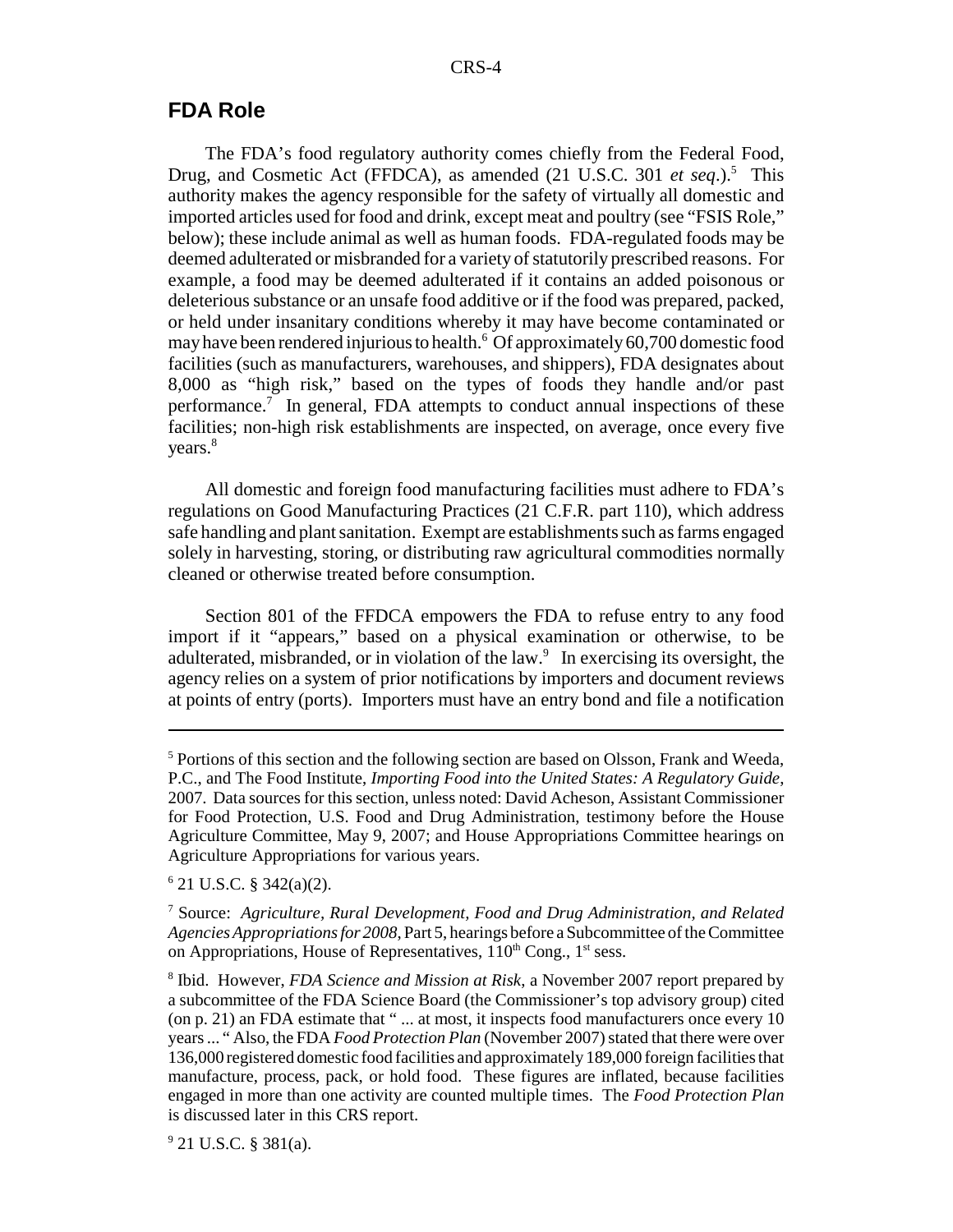for every shipment. Import information is entered into FDA's database, the Operational and Administrative System for Import Support (OASIS). This system is to help inspectors to determine a shipment's relative risk and whether it needs closer scrutiny (i.e., a wharf or physical examination, and/or testing). FDA inspectors are to work closely with CBP officials on these tasks.<sup>10</sup>

If closer examination is not deemed necessary, FDA allows the product to enter U.S. commerce. A shipment found to be noncompliant is subject to a number of corrective actions, such as relabeling or reconditioning to bring it into compliance, refused entry, or even seizure and destruction. Sometimes, the agency subjects an import to "detention without physical examination,"11 based on past history or other information indicating that it may be violative. Such detention compels the importer to demonstrate to FDA that the product is safe before it can enter U.S. commerce. Examples in 2007 were the detention of all Chinese plant protein products (including wheat gluten and rice gluten, destined for pet foods) after some were found to contain melamine, an unapproved substance; and of all farm-raised seafood from China (specifically, shrimp, catfish, basa, dace, and eel) until the shippers of these products could demonstrate that they are free of unapproved drug residues.

The volume of FDA-regulated imports has roughly tripled in the past decade. The agency recorded more than 8.2 million imported food "lines" in FY2007 compared with fewer than 2.8 million entry lines in FY1997. Just over 1% of these lines were physically examined and/or tested.<sup>12</sup> In 2007 congressional hearings, witnesses testified that  $450$  inspectors must cover more than 300 ports of entry.<sup>13</sup>

FDA's ability to operate within other countries appears to be limited. FDA can and does periodically visit foreign facilities to inspect their operations, but usually in response to a concern and only with the permission of the foreign government. Further, FDA asserts that it lacks the staff and funding to increase its presence overseas, regardless of whether it might have the legal authority to do so. FDA's Center for Food Safety and Applied Nutrition (CFSAN) had a budget of \$457 million

<sup>&</sup>lt;sup>10</sup> The Public Health Security and Bioterrorism Preparedness and Response Act of 2002 (P.L. 107-188) greatly expands the prior notification requirements for FDA-regulated imported foods. It also now requires any imported or domestic facility that manufactures, processes, packs, or holds food for U.S. consumption to register with the FDA; farms and retail establishments are among those exempted. Further, the act requires records sufficient to identify the immediate supplier as well as the subsequent recipient of the product, among other provisions.

<sup>&</sup>lt;sup>11</sup> FDA's authority to detain without physically inspecting an article derives from 21 U.S.C. § 381(a), which states that FDA must refuse admission of certain imports into the United States "[i]f it appears from the examination of such samples *or otherwise*" that such samples are adulterated, misbranded, or otherwise in violation of the law (emphasis added).

<sup>&</sup>lt;sup>12</sup> Source: FDA briefing for Senate staff, February 8, 2008. FDA FY2009 budget materials state that 94,743 import food field exams were conducted in FY2007. For definition of "line" see page 9.

 $13$  See for example hearings held before subcommittees of the House Committee on Energy and Commerce, July 17, September 26, and October 11, 2007.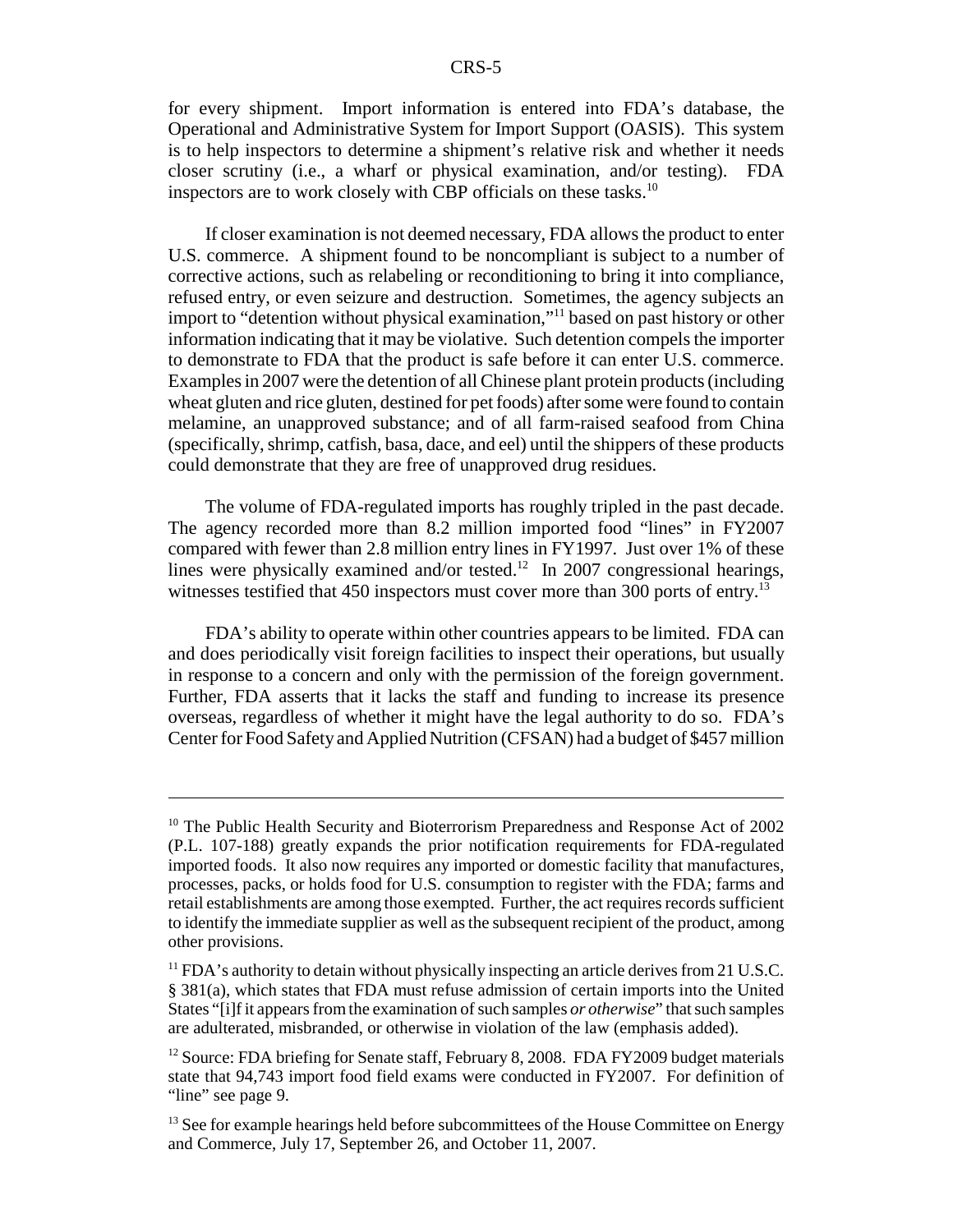and staff of 2,700 (full-time equivalent or FTE) in FY2007, of which \$298 million and 1,900 FTEs were in the field. $14$ 

In a hearing before the House Agriculture Committee, FDA's chief food officer, David Acheson, testified that the agency theoretically has the authority to require equivalency for imports but that FDA's situation is significantly more complex than USDA's (the latter regulates fewer types of food products; see below).<sup>15</sup>

CFSAN has stated on its website that it is "aggressively pursuing both informal and formal agreements with foreign government counterpart officials including Memoranda of Understanding for mutual recognition of equivalence of regulatory systems." Another FDA website lists nearly 100 "International Arrangements" with approximately 30 separate foreign entities, of which about a third appear to be directly food-related. Roughly a third of the food-related arrangements address aspects of shellfish or other seafood safety.16

#### **FSIS Role**

FSIS regulates the safety and labeling of most domestic and imported meat and poultry, under the Federal Meat Inspection Act (FMIA) as amended (21 U.S.C. 601 et seq.) and the Poultry Products Inspection Act (PPIA) as amended (21 U.S.C. 451 et seq.).<sup>17</sup> Inspectors are to be present at all times in slaughter plants and for at least part of each day in establishments that further process meat and poultry products. They are to examine all animals destined for human food both before and after slaughter, and to ensure that plants are operating in a sanitary manner, under an FSISapproved safety plan.

Under Section 20 of the FMIA and Section 466 of the PPIA, FSIS also is responsible for determining the equivalence of other countries' meat and poultry safeguards. A foreign plant cannot ship products to the United States unless FSIS has determined that its country has a program that provides a level of protection that is at least equivalent to the U.S. system.18 FSIS visits the exporting country to review its rules and regulations, meets with foreign officials, and accompanies them on visits

<sup>&</sup>lt;sup>14</sup> Source: *FDA Science and Mission at Risk*, report of the Subcommittee on Science and Technology, Prepared for the FDA Science Board, November 2007.

<sup>15 &</sup>quot;Officials defend federal response to melamine contamination," *Food Chemical News*, May 14, 2007. GAO had suggested in 1998 that border inspections alone were ineffective, but that FDA lacks the authority to mandate equivalency (RCED-98-103, *Food Safety: Federal Efforts to Ensure the Safety of Imported Foods Are Inconsistent and Unreliable*).

<sup>&</sup>lt;sup>16</sup> The arrangements were last accessed June 2008 at [http://www.fda.gov/oia/default.htm].

 $17$  FSIS inspects the major red meat and poultry species and their products, while FDA has jurisdiction over all meat and poultry not inspected by FSIS. The agencies share responsibility for egg safety, under the Egg Products Inspection Act, as amended (21 U.S.C. § 1031 *et seq*.). FSIS covers processed egg products; FDA covers most whole eggs.

<sup>&</sup>lt;sup>18</sup> List of foreign establishments in the 34 eligible countries last accessed June 2008 at [http://www.fsis.usda.gov/regulations\_&\_policies/Eligible\_Foreign\_Establishments/inde x.asp].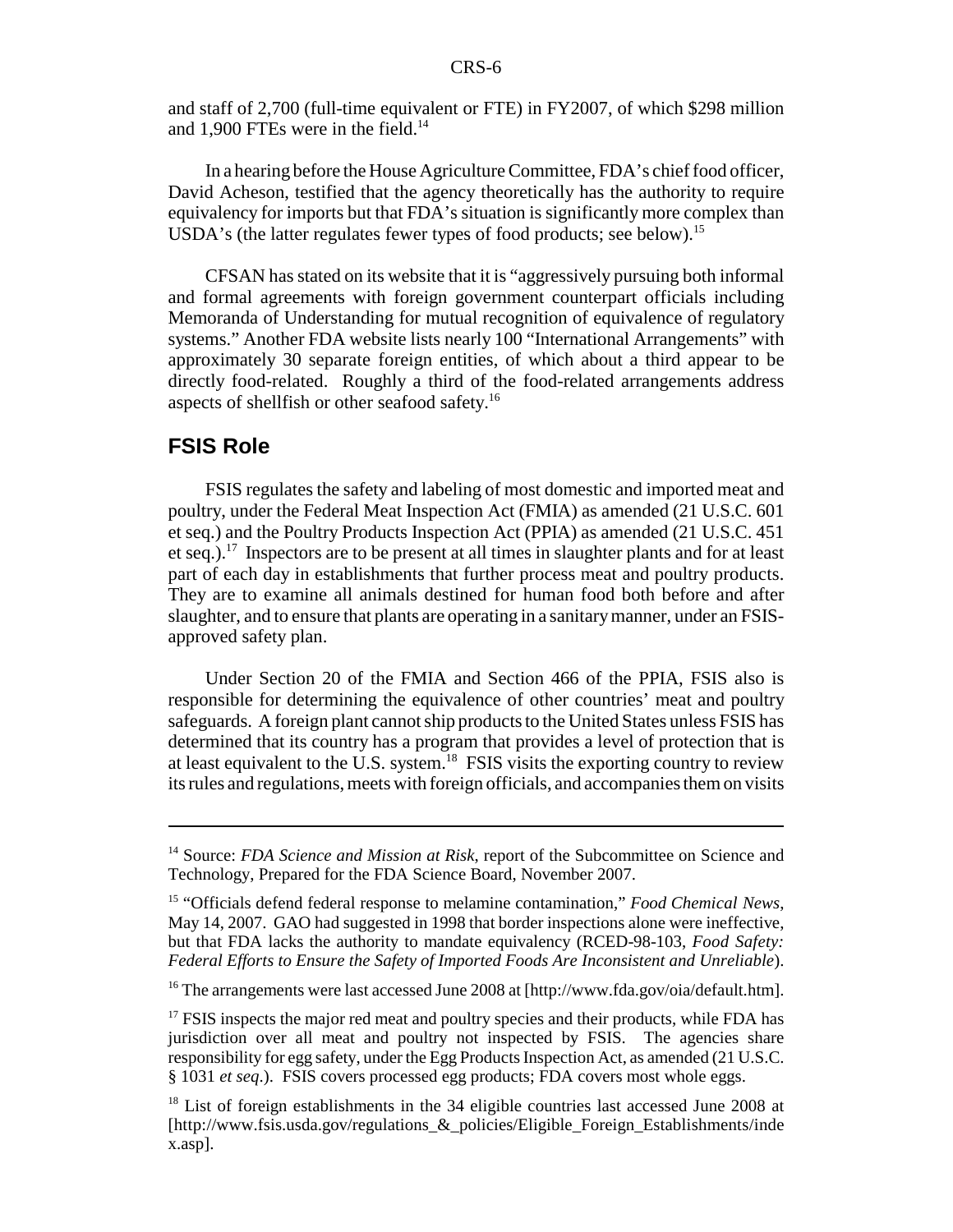to establishments. When a foreign program is approved, FSIS relies on that government to certify eligibility of, and to inspect, the establishments. FSIS periodically reviews foreign government documents and conducts on-site audits at least annually to verify continuing equivalence.

In addition, FSIS operates a reinspection program at 150 import houses located near approximately 35 border entry points. Agency inspectors review all import records, aided by a computerized sampling program, the Automated Import Information System (AIIS). This system generates inspectors' actual examination assignments based on what the agency believes to be the relative risks of particular product types and/or countries. It also can identify shipments that are to be denied reinspection because, for example, the foreign country or particular plant is not eligible to ship to the United States, or the product has not been certified to enter. Inspectors next are responsible for ensuring that all other imports are in acceptable condition, properly labeled, and accurately counted. This can include opening and physically examining boxes for physical defects, and collecting samples for laboratory testing for contaminants. FSIS can take a number of actions when violative products are found. Products that pass are released into interstate commerce; most are bulk products for further processing at U.S. plants, which are under continuous FSIS inspection.19

Meat and poultry imports have increased significantly, from nearly 2.3 billion pounds presented for inspection in FY1996 to nearly 3.9 billion pounds in FY2007. FSIS has estimated that it physically examined approximately 20% of all such imports in FY1996, compared with approximately 10% in more recent years (after implementation of the AIIS in the early 2000s). About 4% of imports now undergo microbiological testing, according to USDA.<sup>20</sup>

In FY2007, FSIS had a total budget of approximately \$1 billion (appropriated and user fees) and a staff of 9,400, of which 8,700 were in about 6,300 meat and poultry plants nationwide. The agency's international food safety budget that year was approximately \$20 million, more than half of which went for border reinspections. Other portions were devoted to evaluating foreign programs and to facilitating U.S. exports. The total international staff numbered approximately 150, although a significant number were assigned to non-border duties.<sup>21</sup>

#### **APHIS Role**

Most meat and poultry imports also must be accompanied by a veterinary permit, which APHIS administers under authority of the Animal Health Protection Act (AHPA; 7 U.S.C. 8301 *et seq*.). Under the Plant Protection Act (PPA; 7 U.S.C.

<sup>19</sup> See CRS Report RL32922, *Meat and Poultry Inspection: Background and Selected Issues*, by Geoffrey S. Becker.

<sup>&</sup>lt;sup>20</sup> The percentage tested is from comments by Dr. Richard Raymond, Undersecretary for Food Safety, November 7, 2007, before the House Agriculture Subcommittee on Livestock, Dairy, and Poultry.

 $21$  House Appropriations Committee hearings on agriculture appropriations for various years.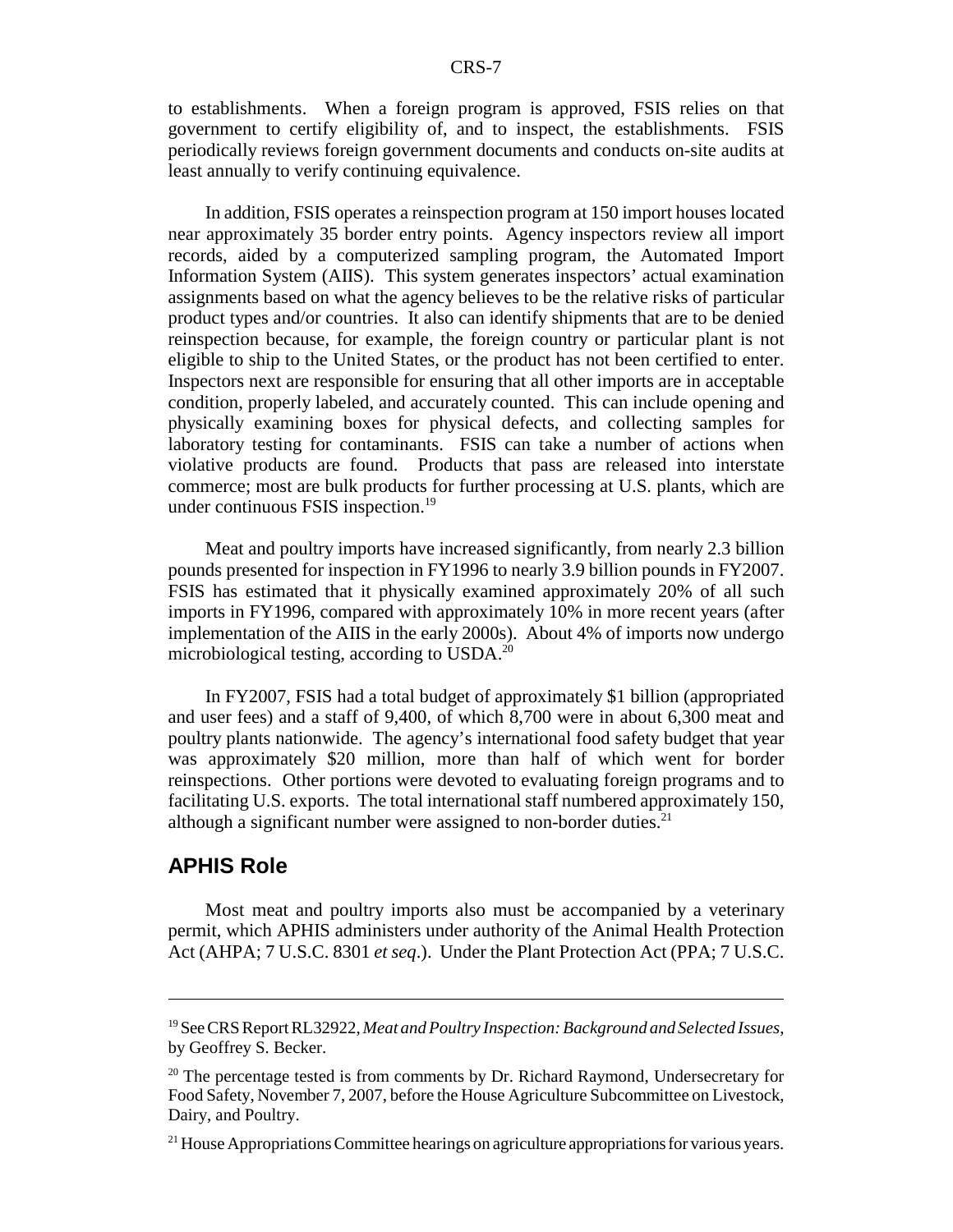7701 *et seq*.), APHIS also requires phytosanitary certificates for many plants and plant product imports, and more detailed import permits for most foreign fruits and vegetables. Both laws are intended to ensure that imports are free of foreign diseases or pests that would threaten U.S. animal or plant resources. APHIS's border inspection function was transferred to DHS by the Homeland Security Act of 2002 (P.L. 107-296), but APHIS maintains most other AHPA and PPA responsibilities.

#### **International Trade Considerations**

U.S. food safety programs operate within the basic constraints of internationally accepted trade rules. Any newly adopted measures, such as those discussed below, under "Issues in Congress," would likely be closely scrutinized by U.S. trading partners for their adherence to such agreements. More specifically, the United States is a signatory to multilateral trade rules which allow governments to adopt, unilaterally, any measures to protect human, animal, or plant life or health. In doing so, however, they are not to be discriminatory or used as disguised protectionism.

This principle was clarified in 1994 when most major trading nations including the United States adopted, along with other so-called Uruguay Round Agreements, the "Agreement on the Application of Sanitary and Phytosanitary (SPS) Measures." This document sets out the basic rules for ensuring that each country's food safety and animal and plant health laws and regulations are transparent, scientifically defensible, and fair. The United States also has signed, or is negotiating, numerous regional and bilateral free trade agreements (FTAs) that may contain SPS language. (Such language in most of the FTAs generally reference the signing parties' rights and obligations under the multilateral SPS agreement.)

The United States also participates in the three major international scientific bodies designated by the WTO to deal with SPS matters. One, the Codex Alimentarius Commission, focuses on human food safety. The others are the Office of International Epizootics (OIE) for animal health and diseases, and the International Plant Protection Convention (IPPC) for plant health. These bodies meet often to discuss threats to human and agricultural health, evaluate SPS-related disputes, and develop scientifically based SPS standards. Such standards can provide guidance for countries designing their own national SPS measures, and help resolve trade disputes.

Although U.S. and World Trade Organization (WTO) officials frequently cite the benefits of SPS cooperation under trade agreements, some, among them food safety and environmental advocacy organizations, have been skeptical. They have argued that implementation of the agreements can result in "downward harmonization" rather than upgraded health and safety standards. Defenders counter that trade rules explicitly recognize the right of individual nations to enact stronger protections than international guidelines if they believe they are appropriate and are justified by scientific risk assessment.<sup>22</sup>

<sup>22</sup> These arguments are covered in more detail in CRS Report RL33472, *Sanitary and Phytosanitary (SPS) Concerns in Agricultural Trade*, by Geoffrey S. Becker.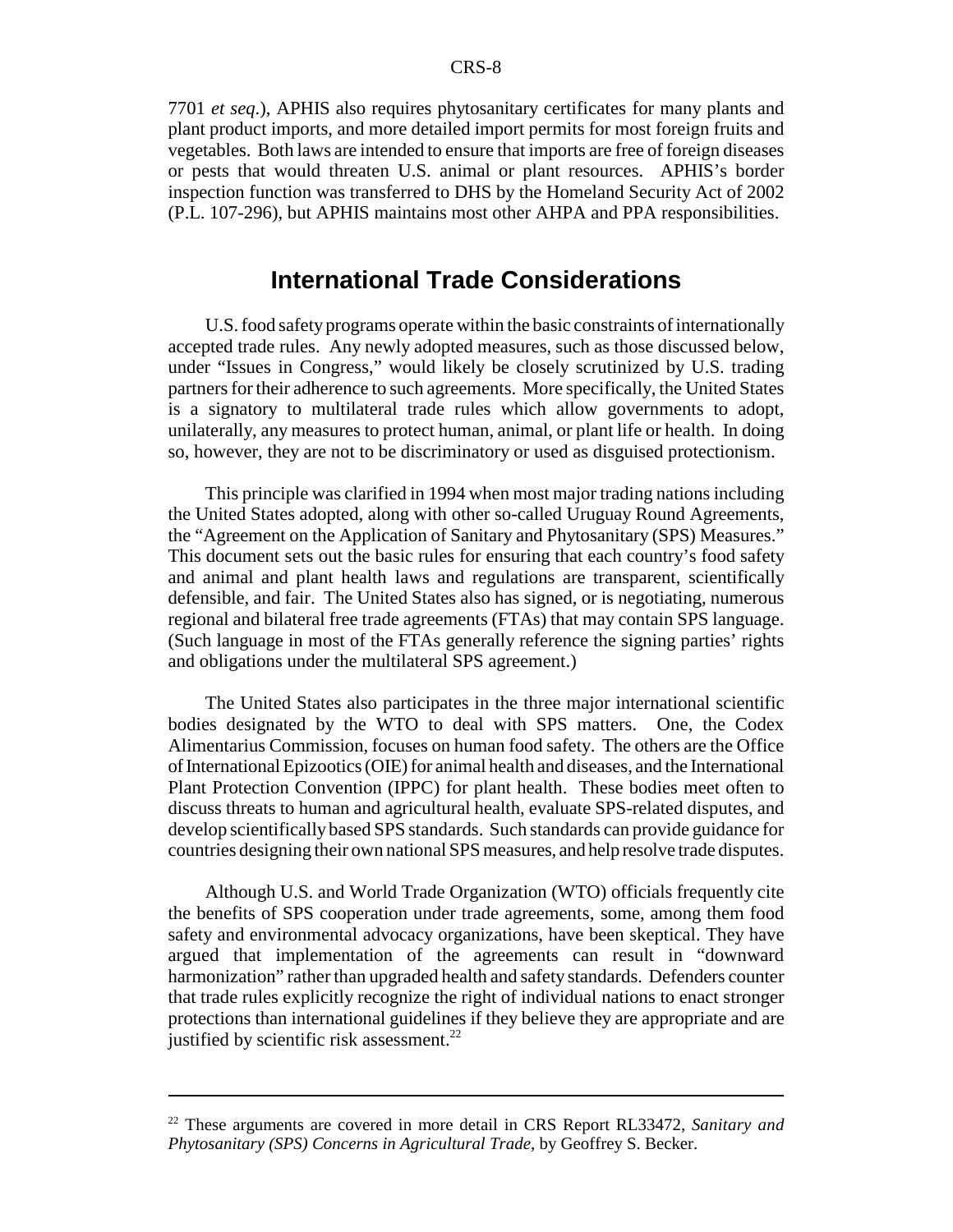## **FDA Import Refusals**

Using the OASIS data (see page 5), the FDA compiles a monthly "Import Refusal Report" for food shipments that it rejects. Such products have to be either re-exported or destroyed by the importer. The agency posts these monthly refusal reports on its website, but does so only for the most recent 12 months, i.e., only one year's worth of refusals. (Also listed in the refusal reports, but not examined here, are other FDA-regulated products: drugs, medical devices, and vitamins.) CRS examined the data for FY2007 (October 2006 through September 2007).

For each import line, the system provides the name of the source company and the reason for refusal. A "line" is a portion of an import shipment that is listed separately on that import's entry document. An item in a shipment must have a separate line if its tariff description differs from other items in that shipment. As noted earlier, the size of each shipment in the OASIS database varies. Therefore, it is not possible to calculate the volumes of products being rejected, either as an absolute quantity or as a proportion of total imports. Also, the types or categories of imports do not correspond directly to the categories reported through the USDA trade databases (used for **Table 1**, above).

Mindful of these caveats, CRS prepared a tabulation of the refusals, focusing on nearly 40 categories of FDA-regulated food and food-related products. For the entire FY2007, FDA logged a total of more than 8,400 refusals. This represents approximately one-tenth of one percent of the more than 8.2 million lines entered into OASIS during the same period. The countries involved in the most refusals were India and Mexico, each with approximately 1,150, China with more than 700, and the Dominican Republic with approximately 650. Indonesia and Vietnam each logged nearly 400.

It is important to note that a higher relative number does not necessarily indicate that one country's products are less safe, or its food safety system less rigorous than that of another country. The country simply might be a more important source of U.S. agricultural and/or seafood imports. On the other hand, Canada, which imports more to the United States than any other country, had far fewer refusals (233) than the above countries, which import less in dollar value. Although Mexico is the second most important exporter to the United States, India ranked 16<sup>th</sup>. Table 2, on the following page, compares selected countries' percentage share of total recorded lines for FY2007 with its percentage share of total OASIS refusals.

By industry, vegetables/vegetable products and seafood products appear to have been the most frequently refused products from all countries generally. Fruits/fruit products from all countries accounted for the next highest number of refusals, followed by candy products, and then spices/flavors/salts. Many refused fruit and vegetable products originated in the Dominican Republic, Mexico, or other Latin American and Caribbean nations; a frequently cited reason was pesticides. Bacterial contamination (e.g., Salmonella) or filthy condition was cited numerous times.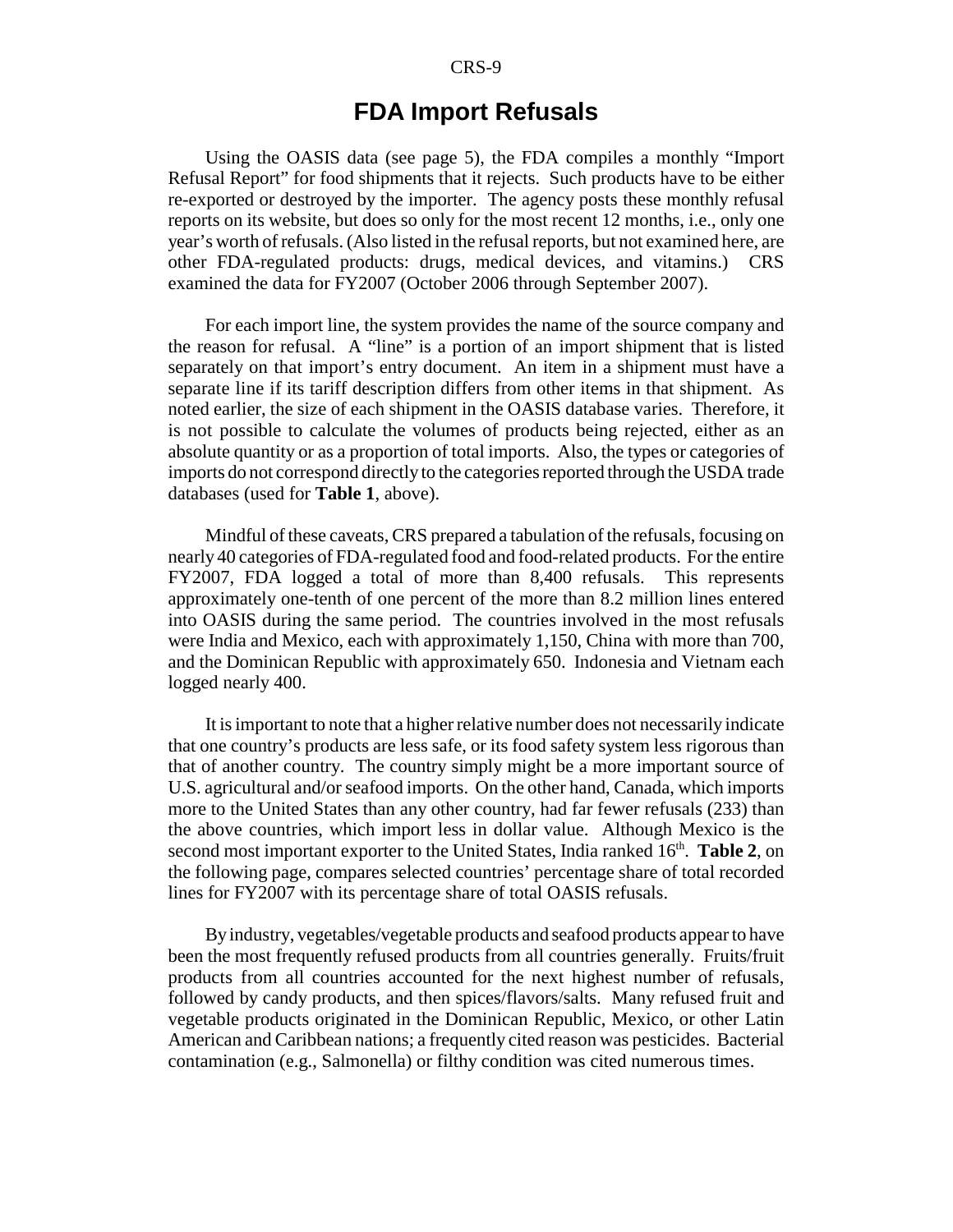| SCIELICU COUTILIES)<br><b>Total Refusals</b><br><b>Total Lines</b> |               |                               |  |
|--------------------------------------------------------------------|---------------|-------------------------------|--|
| World                                                              | 8,244,748     | 8,456                         |  |
| <b>Country</b>                                                     | Pct. of Total | <b>Pct. of Total Refusals</b> |  |
| Canada                                                             | 31.2%         | 2.8%                          |  |
| Mexico                                                             | 24.8%         | 13.5%                         |  |
| Japan                                                              | 4.1%          | 3.2%                          |  |
| France                                                             | 3.8%          | 2.1%                          |  |
| Italy                                                              | 3.8%          | 3.0%                          |  |
| China                                                              | 3.3%          | 8.6%                          |  |
| Thailand                                                           | 1.8%          | 2.7%                          |  |
| India                                                              | 1.6%          | 13.7%                         |  |
| <b>United Kingdom</b>                                              | 1.5%          | 1.9%                          |  |
| Germany                                                            | 1.4%          | 0.2%                          |  |
| Chile                                                              | 1.3%          | 0.4%                          |  |
| Korea (South)                                                      | 1.3%          | 1.7%                          |  |
| Spain                                                              | 1.1%          | 0.5%                          |  |
| Netherlands                                                        | 1.0%          | 0.8%                          |  |
| Australia                                                          | 1.0%          | 0.5%                          |  |
| Philippines                                                        | 0.9%          | 2.1%                          |  |
| Taiwan                                                             | 0.9%          | 1.5%                          |  |
| Ecuador                                                            | 0.8%          | 1.0%                          |  |
| Guatemala                                                          | 0.7%          | 1.0%                          |  |
| Costa Rica                                                         | 0.6%          | 0.2%                          |  |
| Colombia                                                           | 0.6%          | 0.6%                          |  |
| Peru                                                               | 0.6%          | 0.5%                          |  |
| Dominican Republic                                                 | 0.6%          | 7.7%                          |  |
| Indonesia                                                          | 0.6%          | 4.3%                          |  |
| Vietnam                                                            | 0.5%          | 4.6%                          |  |
| Poland                                                             | 0.5%          | 0.5%                          |  |
| <b>Brazil</b>                                                      | 0.5%          | 1.6%                          |  |
| Argentina                                                          | 0.5%          | 0.9%                          |  |
| Israel                                                             | 0.5%          | 0.2%                          |  |
| Belgium                                                            | 0.5%          | 0.0%                          |  |
| Switzerland                                                        | 0.4%          | 0.2%                          |  |
| Honduras                                                           | 0.4%          | 0.7%                          |  |
| Ireland                                                            | 0.4%          | 0.0%                          |  |
| New Zealand                                                        | 0.4%          | 0.1%                          |  |
| Sweden                                                             | 0.3%          | 0.0%                          |  |
| Greece                                                             | 0.3%          | 0.3%                          |  |
| Turkey                                                             | 0.3%          | 1.1%                          |  |
| Russia                                                             | 0.2%          | 0.3%                          |  |
| Portugal                                                           | 0.2%          | 0.1%                          |  |
| Hong Kong                                                          | 0.2%          | 0.5%                          |  |
| Malaysia                                                           | 0.2%          | 0.4%                          |  |
| Panama                                                             | 0.2%          | 0.0%                          |  |
| Nicaragua                                                          | 0.2%          | 0.2%                          |  |
|                                                                    |               |                               |  |

#### **Table 2. Food Import Lines and Refusals, FY2007** (Selected Countries)

**Source:** Prepared by CRS based on FDA OASIS data. A line is all or part of a shipment of no uniform size, so country rankings do not reflect relative volume.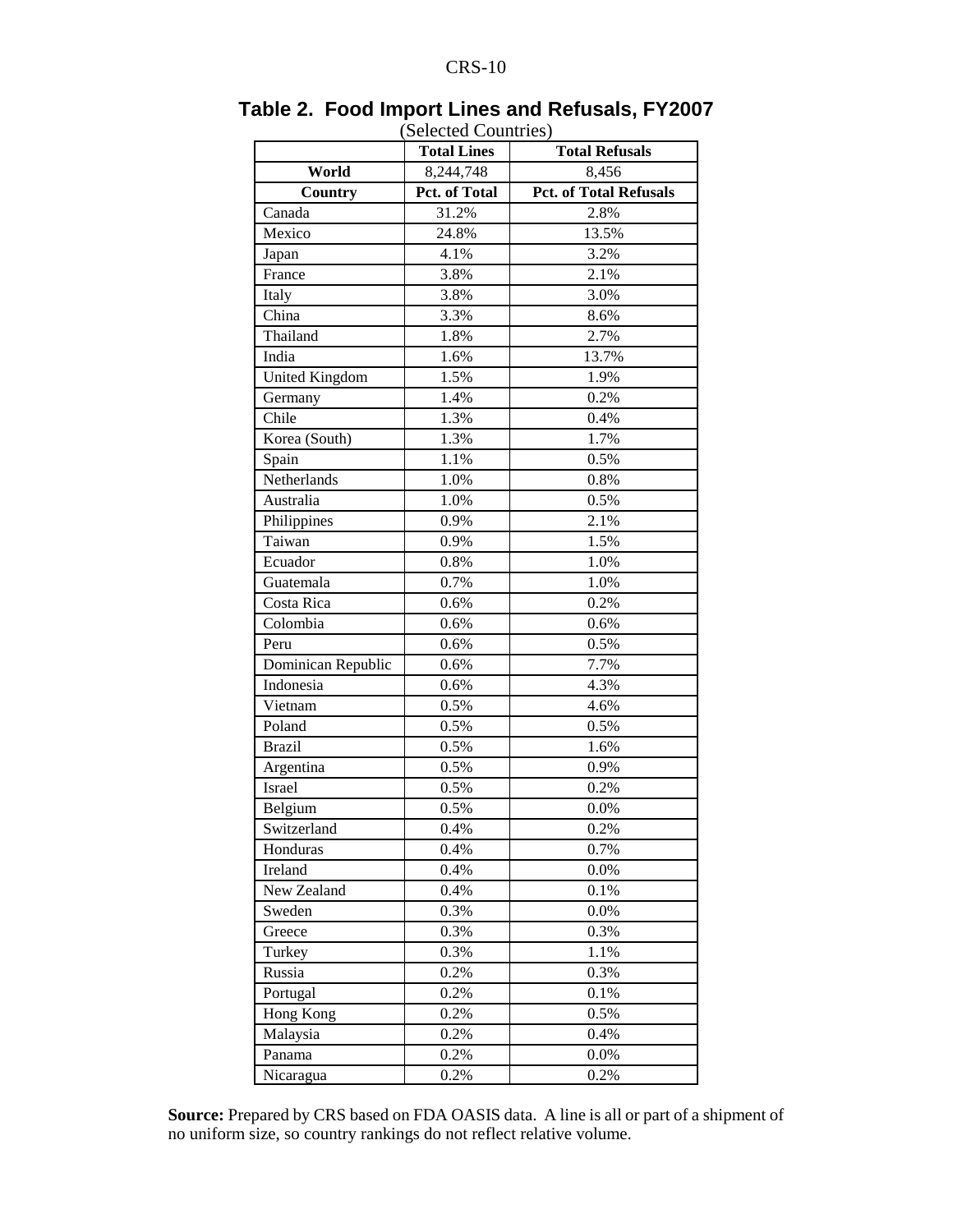Fish and shellfish were refused for a variety of reasons, often for bacteria, filthy condition, and/or veterinary drug residues. These products most frequently appear to have originated in Asian countries, not only China but also Vietnam, India, Bangladesh, and others. A 2007 report by Food and Water Watch analyzed the FDA OASIS refusals of seafood in more detail, and for all calendar years from 2002 to 2006. Among its findings were that more than 70% of all imported seafood products were processed. More than 20% of all seafood refusals were due to Salmonella, of which 40% were shrimp. It also observed that more seafood is being refused for veterinary drug residues.<sup>23</sup> Many refusals of all food types also appear to be due to concerns about mislabeling, failure to register, or failure to document that the product complied with safe manufacturing practices (e.g., using a system of hazard analysis and critical control points, or HACCP, for low acid canned foods or seafoods).

# **FSIS Import Refusals**

FSIS makes available through its website quarterly enforcement reports summarizing the actions it has taken to ensure that unsafe, unwholesome, and improperly labeled products do not reach consumers. **Table 3** shows the total volume of meat and poultry products presented for import reinspection and how much was refused entry into the country for several recent fiscal years approximately one-third of one percent of total shipments.

## **Table 3. Imported Meat and Poultry Products Presented for Inspection and Refused Entry, Selected Years**

| <b>Fiscal Year</b> | <b>Presented</b> | <b>Refused Entry</b> | <b>Pct. Refused</b> |
|--------------------|------------------|----------------------|---------------------|
| 2005               | 4,303,345        | 14,081               | 0.33                |
| 2006               | 3,888,188        | 12,312               | 0.32                |
| 2007               | 3,897,098        | 9,207                | 0.24                |

(thousands of pounds)

**Source:** USDA/FSIS, various *Quarterly Enforcement Reports*, last accessed April 16, 2008 at [http://www.fsis.usda.gov/Regulations\_&\_Policies/Quarterly\_Enforcement\_Reports/]. **Note:** The figures are based on an entirely different database and inspection regimen than the figures for FDA in Table 2 and therefore are not comparable.

<sup>23</sup> Food and Water Watch, *Import Alert: Government Fails Consumers, Falls Short on Seafood Inspections*, May 2007. Last accessed on the Internet on April 16, 2008, at [http://www.foodandwaterwatch.org/press/publications/reports/import-alert].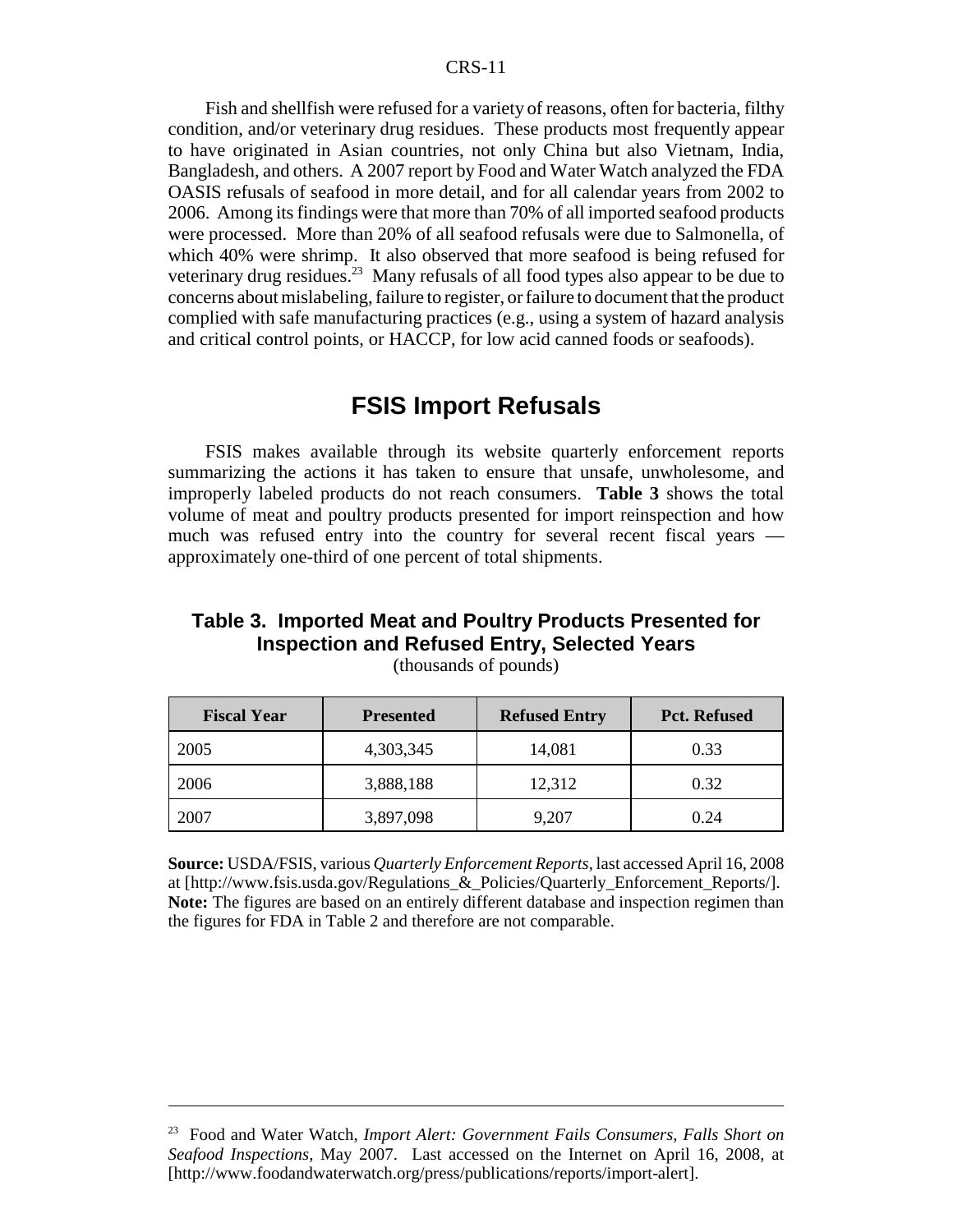# **China Concerns**

As noted, the FDA OASIS database does not provide answers as to whether Chinese imports are any less safe than those from other countries. Nonetheless, the country has come under intense criticism in the wake of several widely publicized incidents involving adulterated food, agricultural, and medical exports. For example, in early 2007 pet food ingredients from China that contained the chemical melamine — apparently added to boost the ingredients' protein levels — sickened or killed many dogs and cats in North America. The ingredients subsequently were found in some hog, chicken, and fish feed. A risk assessment indicated the problem posed virtually no risk to humans, USDA and FDA officials asserted. Another incident attracted attention in early May 2007, when the Mississippi Commissioner of Agriculture ordered a number of stores there to stop selling catfish from China after samples tested positive for antibiotics banned in the United States.

On June 28, 2007, FDA issued an import alert ordering the "Detention Without Physical Examination" of all of the following aquacultured products from China: catfish, basa (related to catfish), shrimp, dace (related to carp), and eel.<sup>24</sup> FDA said it issued the notice after targeted sampling during October 2006 through May 2007 "repeatedly found that farm-raised seafood imported from China were contaminated with antimicrobial agents that are not approved for this use in the United States." The agents are nitrofuran, malachite green, and gentian velvet, which have been found to be carcinogenic to laboratory animals; and fluoroquinolones, which when used in food animals may increase antibiotic resistance in humans, the agency said.<sup>25</sup>

The import alert reiterated that approximately 80% of U.S. seafood consumption is from imports and that over 40% of these imports come from aquaculture operations. Shrimp and catfish are two of the top 10 most frequently consumed seafood products. China is the largest aquaculture producer in the world, with 70% of total production, and the third largest exporter to the United States. The alert observes: "As the aquaculture industry continues to grow and compete with wildcaught seafood products, concerns regarding the use of unapproved animal drugs and unsafe chemicals and the misuse of animal drugs in aquaculture operations have increased substantially."

#### **Types of Chinese Imports Refused**

Of the 720 refused food shipment lines from China in FY2007, nearly half were seafood products, including eel, catfish, other finfish, shrimp, and crabmeat, among others. The most frequently cited reason for rejecting many such seafood shipments was a concern about adulteration by unsafe levels of veterinary drug residues. Other

 $^{24}$  FDA Import Alert #16-13, last accessed April 16, 2008 at [http://www.fda.gov/ora//fiars/ ora\_import\_ia16131.html]

<sup>&</sup>lt;sup>25</sup> Under such an import alert, FDA detains all covered products until the importing firm demonstrates, through testing by an independent laboratory, that a representative sample of their product is free of these contaminants. Although the FDA has long issued these types of alerts for various imports, they generally are more limited in scope — for example, to a particular firm or product.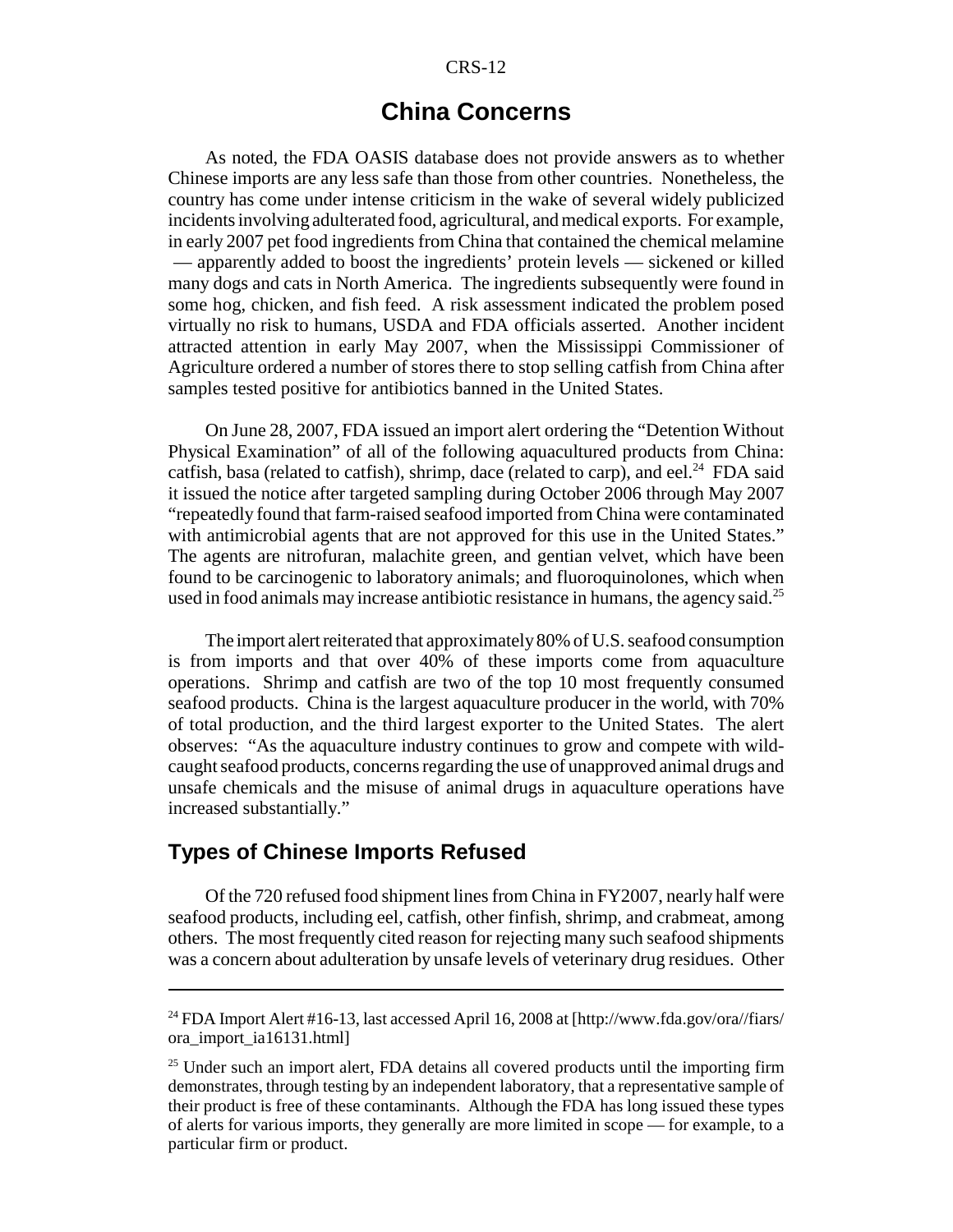reasons included filthy appearance, the presence of nitrofuran (a banned antibiotic), or *Salmonella*.

FDA also refused more than 200 shipment lines of various fruits and vegetables from China, including processed products. Approximately one-fourth of these shipments were of mushrooms, often in dried form; these were most frequently rejected for filthy appearance. Other reasons for refusing fruit and vegetable product shipments ranged from concerns about the presence of violative levels of pesticides or other unacceptable ingredients, including unsafe color additives, to the lack of proper documentation and/or labeling.

Seafood products and fruit and vegetable products together constituted the majority of refused shipments from China. Examples of other types of food products that were refused, although in fewer numbers, were certain candies, bean curd and bean paste, wheat gluten, teas, and various nuts and spices.

#### **Chinese Food Safety Challenges**

China has faced a number of food safety challenges as it becomes a major food and agricultural exporter. USDA economists wrote in 2006:

China emerged in the 1990s as a low-cost exporter of food products such as vegetables, apples, seafood, and poultry. But in recent years, China's exports slowed when shipments of vegetables, poultry and shrimp were rejected for failing to meet stringent standards in Japan, Europe, and other countries, revealing a gap between Chinese and international food safety standards.<sup>26</sup>

Some analysts contend that China's problems in complying with other usually more developed — countries' safety requirements are typical of those faced by most developing countries. They point to a number of specific obstacles the Chinese have encountered in upgrading their safeguards, including:

- the difficulty of standardizing and monitoring production practices at the farm production level, to which many safety problems can be traced due to widespread noncompliance with existing regulations such as environmental rules, and which is composed of 200 million households typically farming on plots of one to two noncontiguous acres;
- heavy use of fertilizers and pesticides to counteract intensively cultivated soils and large pest pressures;
- ! wide use of antibiotics to control diseases in intensive livestock, poultry, and aquaculture systems;

<sup>26</sup> Linda Calvin et al., "Food Safety Improvements Underway in China," *Amber Waves*, November 2006, USDA, ERS. The Codex Alimentarius Commission is the major international body for encouraging international trade in food while promoting the health and economic interest of consumers. Codex is a subsidiary of the Food and Agriculture Organization and the World Health Organization. One of its key functions is to develop standards, codes of practice, and guidelines for the safety of foods, in accordance with the SPS Agreement. The Codex website is at [http://www.codexalimentarius.net].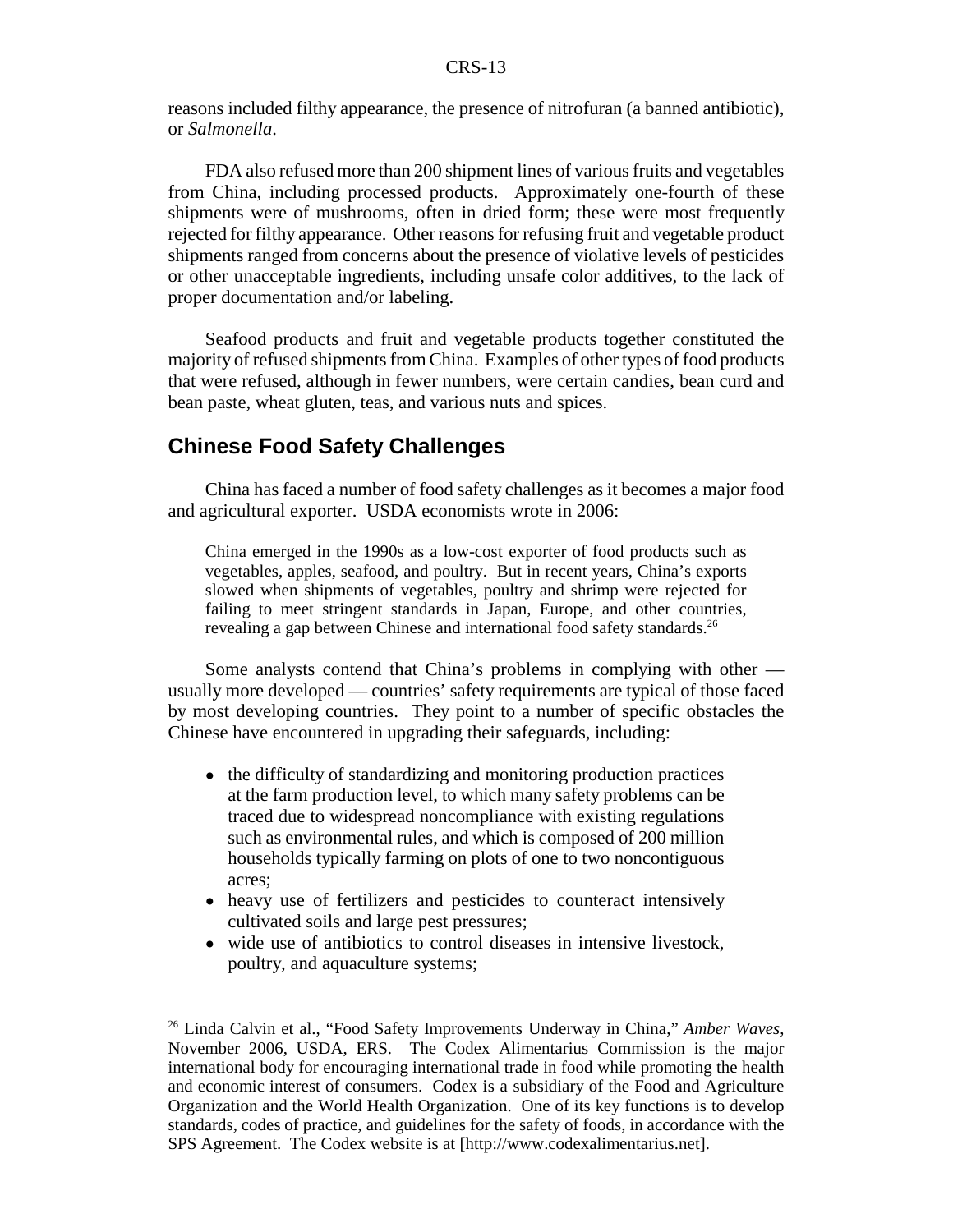- industrialization, lax environmental controls, and untreated human and animal waste in fields and waters, which raise concerns about toxic, metal, and microbial contaminants in food;
- a fragmented marketing system dominated by millions of small firms which handle small volumes, often on a cash basis with no documentation or ability to trace products;
- a fragmented regulatory and oversight structure involving 10 national government ministries and little coordination with lower levels of government, which often have their own, differing standards for food products; and
- for many commodities and industries, outdated or nonexistent standards, or standards that are inconsistent with internationally accepted ones.<sup>27</sup>

Responsibility for domestic food safety is shared among a number of Chinese agencies at the national, provincial, and local levels, including the national Ministry of Agriculture, which supervises the quality of primary agricultural products; and the Ministry of Health and the State Food and Drug Administration (SFDA), both with responsibilities in regulating processed foods. Quality assurance for both imports and exports is under the purview of the General Administration for Quality Supervision, Inspection and Quarantine (AQSIQ), which also has oversight over all exports (including food and toys). However, the Ministry of Health and the SFDA have "minimal" roles in regulating exports.<sup>28</sup>

At one 2007 hearing, an FDA official observed that China has some 400,000 food or feed manufacturers. From 12,000 to 15,000 are registered with AQSIQ and are therefore eligible to export products, yet an estimated one-third of China's food exports come from non-registered establishments.<sup>29</sup> According to another expert, China officially has 448,000 food enterprises, 78% of them "cottage industries" with 10 employees or fewer.<sup>30</sup>

#### **Efforts to Improve Chinese Compliance**

The Chinese government says it has launched a series of major initiatives to bolster food safety programs (see below), notwithstanding its continuing assertions

 $29$  David Acheson, FDA Assistant Commissioner for Food Protection, in response to questions at a September 26, 2007 hearing before the House Committee on Energy and Commerce, Subcommittee on Health.

 $27$  Calvin. Also, Fengxia Dong and Helen H. Jensen, "Challenges for China's Agricultural Exports: Compliance with Sanitary and Phytosanitary Measures," *Choices*, 1<sup>st</sup> quarter 2007.

<sup>&</sup>lt;sup>28</sup> House Energy and Commerce Committee, Subcommittee on Oversight and Investigations staff trip report, "Food from China: Can We Import Safely?" Released October 5, 2007. The trip report observed, among other things, that the Chinese food supply chain apparently does not meet international safety standards, and that the Chinese government "appears determined to avoid embarrassing food safety outbreaks in export markets."

<sup>&</sup>lt;sup>30</sup> Source: Drew Thompson, Director of China Studies and Starr Senior Fellow, The Nixon Center, "U.S.-China Food Safety and Trade," September 9, 2007, presentation at a Woodrow Wilson Center conference, *Regulating Food Safety in China*.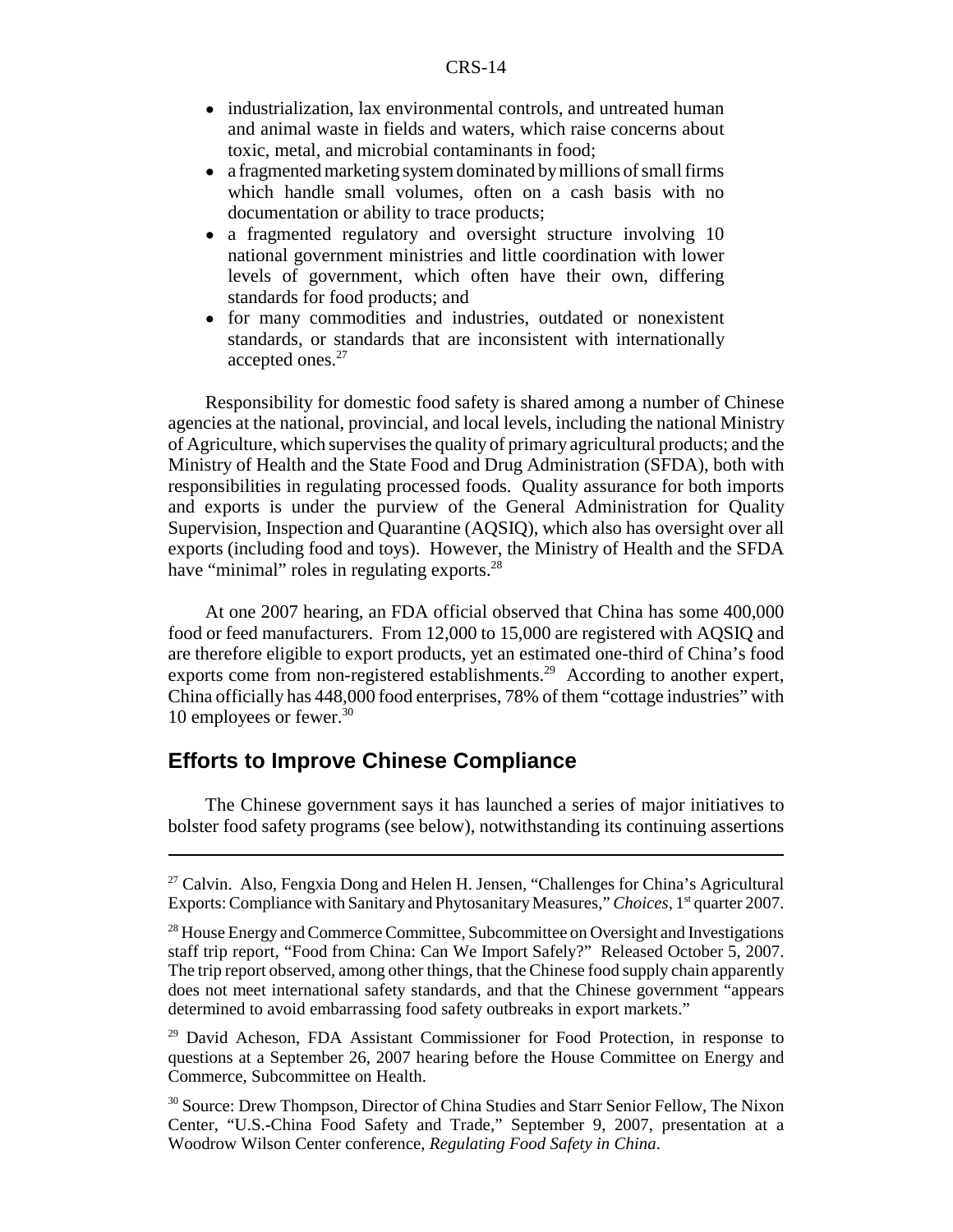that its products are safe. Chinese officials also declared in 2007 that U.S. importing companies need to look beyond their emphasis on low prices and communicate more clearly what their standards are.<sup>31</sup> In September 2007, a Chinese official asserted that problems with Chinese exports have been due either to improper information on U.S. standards from U.S. importers, or to the failure of the United States to check on whether Chinese exporters had been approved by the Chinese government.<sup>32</sup>

Administration officials attempted to reassure Congress throughout 2007 and early 2008 that they have been working diligently on plans to improve oversight of all food imports generally and of Chinese imports particularly. By late 2007, they had unveiled several documents focused on these objectives.

**Bilateral Memorandum of Agreement.** The Chinese joined U.S. officials from the Department of Health and Human Services (HHS) in announcing, on December 11, 2007, a memorandum of agreement (MOA) to enhance the safety of food and feed imports from China (and, conversely, U.S. exports to China). The MOA was the culmination of four sets of meetings with the Chinese, plus part of a side meeting of President Bush and Chinese leader Hu Jintao at the September 2007 Asia-Pacific Economic Cooperation (APEC) ministerial in Sydney, Australia.33 The food and feed MOA states the two countries' intention "to establish a bilateral cooperative mechanism" that "may include current and future registration and certification systems. The mechanism aims to provide the Parties with information to use in judging whether an imported product meets the requirements of the importing country."34

Under the agreement, China is to require exporters to the United States to register with the Chinese AQSIQ, and to agree to annual inspections to assure that their goods meet U.S. standards. AQSIQ is to notify FDA of those that fail inspection and why, and of all companies that have lost their registration status. The Chinese agency also is to develop both a system for tracing products from source of production to point of exportation, and a statistically valid testing program. Also under the agreement, the two countries are to notify one another within 48 hours of any new public health risks related to food or feed, and AQSIQ is to facilitate FDA access to, and inspection of, Chinese processing and cultivation sites.

 Starting with the first phase of implementation, AQSIQ-issued export certificates are to be required of exporters of commodities that have high import

<sup>31 &</sup>quot;U.S., Chinese leaders try to advance trade, food safety issues," *Agri-Pulse*, May 30, 2007.

<sup>&</sup>lt;sup>32</sup> See for example: "Senior Chinese Official Hopes Chinese Actions Will Delay Legislation," *FDA Week*, September 14, 2007.

<sup>&</sup>lt;sup>33</sup> Also announced on December 11, 2007, was a second bilateral agreement on drugs and medical devices.

<sup>34</sup> *Agreement between the Department of Health and Human Services of the United States of America and the General Administration of Quality Supervision, Inspection and Quarantine of the People's Republic of China on the Safety of Food and Feed*, last accessed April 16, 2008, at [http://globalhealth.gov/news/agreements/ia121107b.html].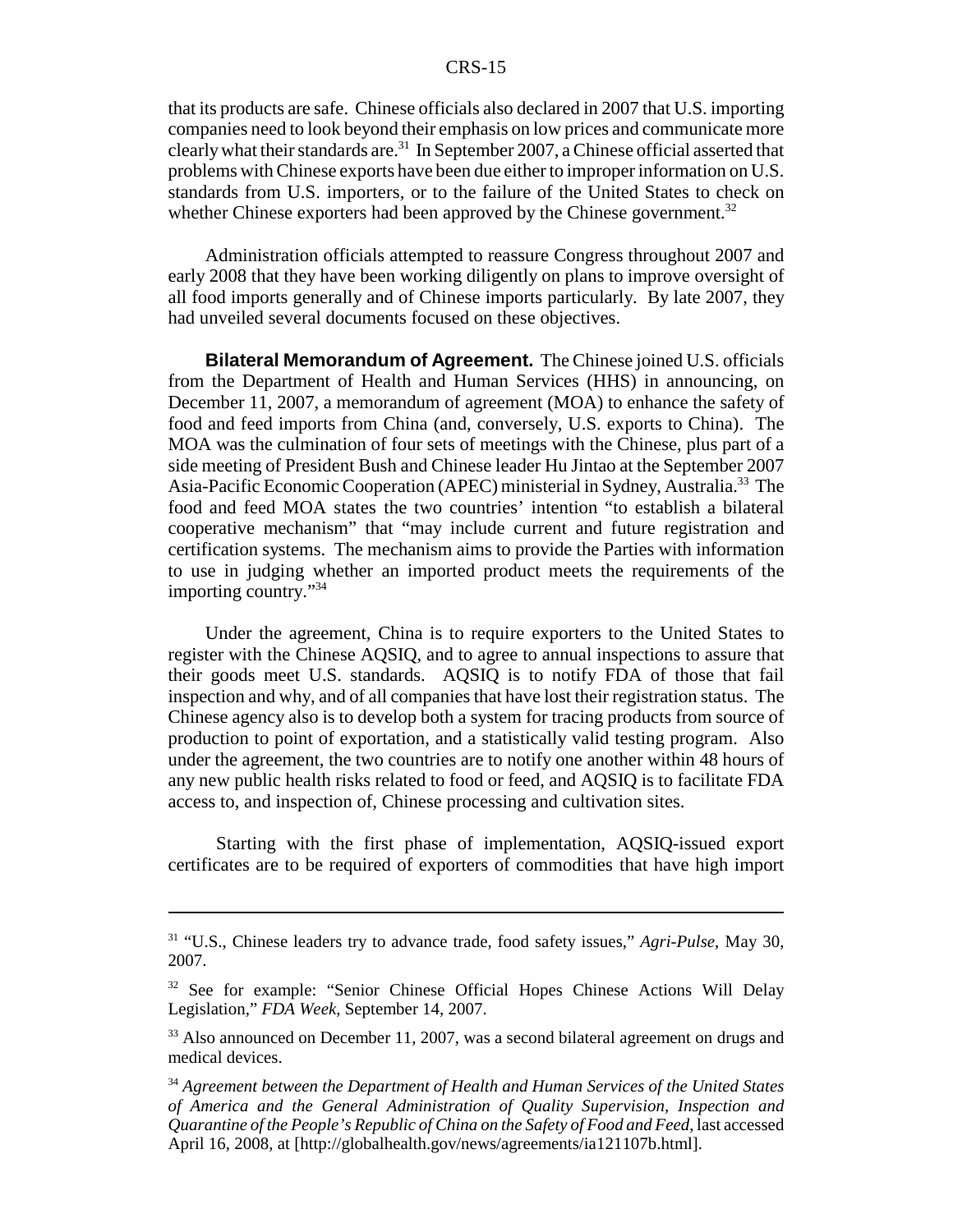refusal rates, specifically low-acid canned products or acidified foods, pet foods, ingredients of food and feed like wheat gluten and rice protein, and all farmed seafood except molluscan shellfish. Other commodities could be added during later phases, according to the MOA annex. The agreement commits the two sides to forming a working group to develop further implementation details of the plan, with a final plan due within 120 days, among other specified deadlines.<sup>35</sup>

Stakeholders raised a number of concerns about the agreement. The Consumers Union asserted that the agreement neglected other Chinese products with questionable safety records, such as apple juice, and failed to give U.S. inspectors immediate access to Chinese plants. Several others expressed doubts about China's willingness or capacity to meet its obligations, noting that the government already has strict food standards but has not widely enforced them. Among other questions are whether the agreement might effectively give unfair preferential treatment for Chinese over other foreign imports; whether FDA will have adequate resources for oversight and enforcement; and whether the agency has the appropriate legal authority to share information about U.S. food companies or to demand certificates from foreign importers.36

**Other Chinese Initiatives.** China has cited numerous efforts underway to improve confidence in the safety of its food (and drug) exports, and reassure its own consumers. One prominent example is development of a new food safety law, a draft of which was presented to a committee of the National People's Congress in December 2007. A draft is to be made public by June 2008, and it will among other things make local governments responsible for oversight of national standards, substantially increase penalties for violators, establish a "blacklist" for both exporters and domestic importers who distribute unqualified food products, and include recall provisions, among other things.<sup>37</sup> Other widely reported announcements have included:

- The death sentence handed down to the former head of the government's food and drug safety agency, who was convicted of taking bribes for approving potentially dangerous drugs. He reportedly was executed on July 10,  $2007$ ;<sup>38</sup>
- In late June 2007, one Chinese government agency reportedly announced the closure of 180 food manufacturers that it said had been using industrial materials such as dyes, mineral oils,

<sup>&</sup>lt;sup>35</sup> Despite these deadlines, HHS had not announced any further details as of June 11, 2008.

<sup>36</sup> See for example: "U.S.-China Food Safety Deal Could Give China Preferential Treatment," *FDA Week*, December 21, 2007.

<sup>37</sup> Sources include USDA, FAS, *Food Safety Top Priority*, GAIN report CH8016, March 14, 2008; USDA, FAS, *Agricultural Situation News Flash I.28*, GAIN report CH7065, August 10, 2007; and Xinhua Financial Network News, "China again vows to beef up product quality and safety standards, March 6, 2008.

<sup>38</sup> See for example: "China Executes Former Head of Food Safety Agency," *Wall Street Journal*, July 10, 2007.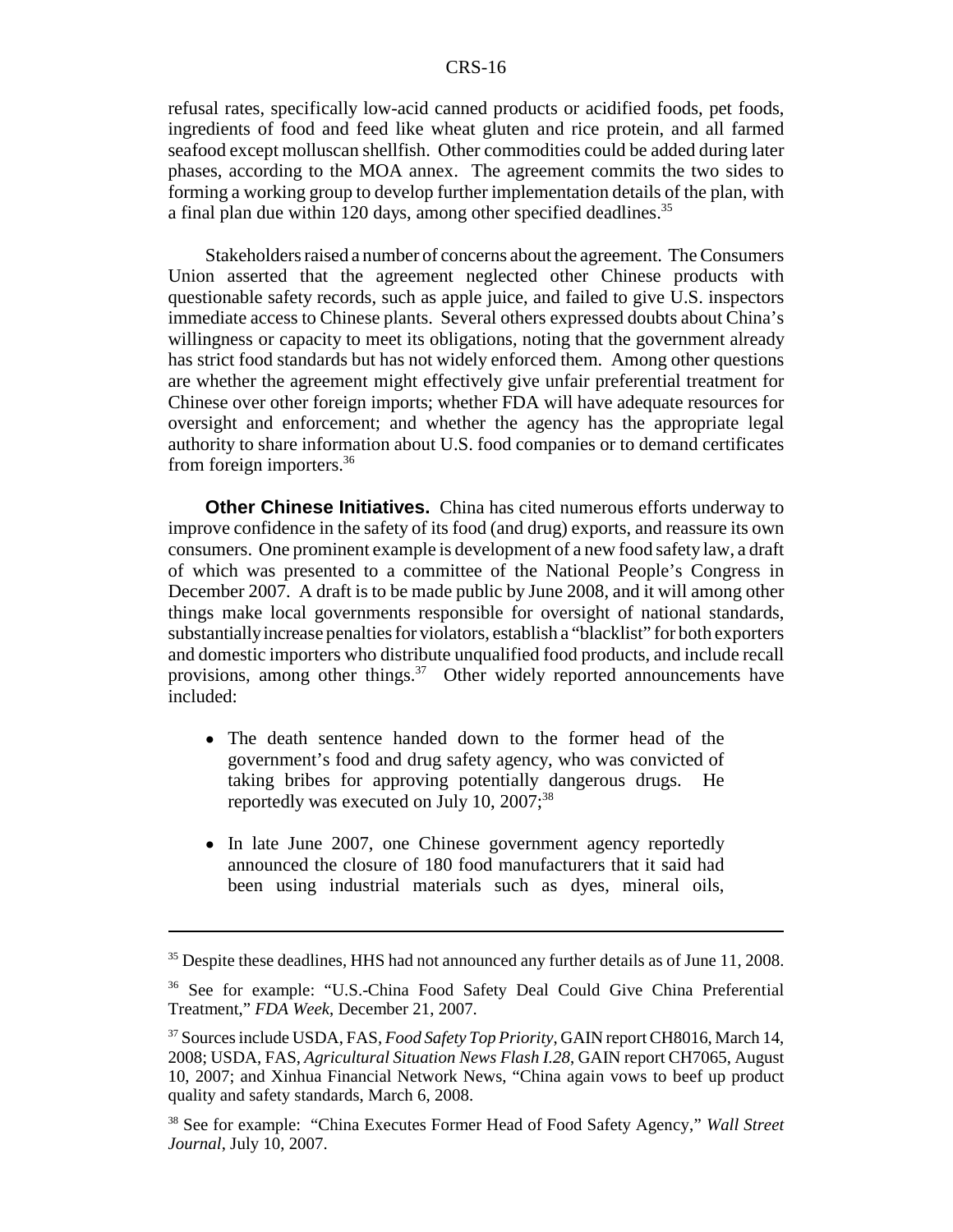hydrochloric acid, paraffin, and formaldehyde in a variety of food products, including flour, candies, seafood, pickles, and biscuits. Another agency reportedly claimed to have closed 152,000 unlicensed food manufacturers and retailers in 2006 for making counterfeit or low-quality products;

- According to U.S. agricultural attache reports, China's AQSIQ announced that it would begin affixing inspection and quarantine labels to all food product packages for export after inspection, effective September 1,  $2007$ ;<sup>39</sup>
- On August 20, 2007, the Chinese government announced that it had created a 19-member cabinet-level panel to oversee product quality and food safety and would start a four-month nationwide campaign to improve the quality of goods and food.<sup>40</sup>

# **Administration Proposals**

#### **Import and Food Safety Plans**

The Administration released, on November 6, 2007, two separate but related reports on how it wants to improve food import safety. The broader of the two covers the safety of most imports for consumers, including but not limited to food. This *Action Plan for Import Safety* was prepared for the President by the Interagency Working Group on Import Safety.41 The other report is FDA's *Food Protection Plan,* which focuses on food, whether imported or domestically produced, and which contains recommendations for food imports that generally parallel those in the broader report.<sup>42</sup>

Both plans are oriented toward assessing and prioritizing risks regardless of where they occur (starting with a product's origin), and preventing rather than waiting for problems to occur. Both plans appear to rely heavily on cooperation with others, including private industry stakeholders and foreign governments, to assure safety, but they also would require some new regulations and, in a number of areas, new legislative authorities, which would affect importers as well as others in the food system.

The FDA report observes that the type of imported foods has been changing, from largely unprocessed bulk ingredients for subsequent processing by domestic establishments, to more ready-to-eat products, fresh produce, and seafood. "This is

<sup>39</sup> For details of the change see USDA, FAS, *China to attach inspection and quarantine labels for food exports*, GAIN report CH7059, July 23, 2007.

<sup>40</sup> See also CRS Report RS22713, *Health and Safety Concerns Over U.S. Imports of Chinese Products: An Overview*, by Wayne M. Morrison.

<sup>41</sup> Accessed April 16, 2008, at [http://www.importsafety.gov/report/actionplan.pdf].

<sup>&</sup>lt;sup>42</sup> Accessed April 16, 2008, at [http://www.fda.gov/oc/initiatives/advance/food/plan.html].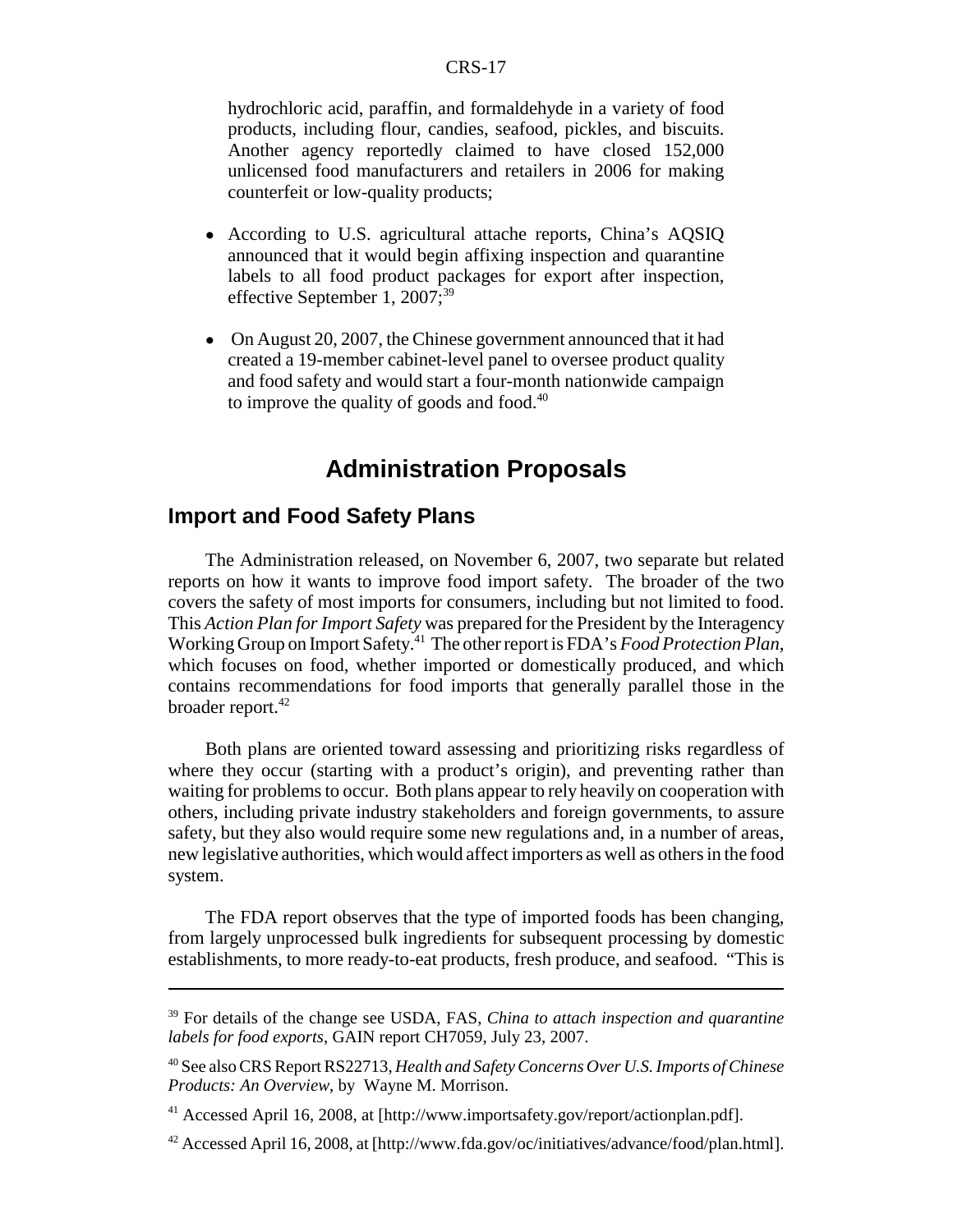not to suggest that food imported into the United States, as a whole, poses a greater food safety risk than domestically produced food. But increases in the volume and complexity of imported foods have taxed the limits of FDA's approach to handing imports," the report states, adding that the agency often has "very limited information regarding conditions under which most food is produced in foreign countries." Some countries have well-developed food safety systems, while others may not, it concludes.

The Administration's anticipated initiatives under both the import and food safety plans are spelled out under three broad categories of activities: (1) prevention of foodborne contamination through increased corporate responsibility and assessment of relative risks; (2) intervention at critical points in the food supply chain and focusing surveillance and sampling at those points; and (3) improving responses to contaminated products and illness outbreaks when they do occur.

Many of the changes within these categories are to be implemented through administrative action, or cooperative activities with foreign countries and industry stakeholders — like the Chinese bilateral agreement described above. Most changes cite FDA as the lead agency; few would appear to involve FSIS-regulated products. Many of them are expected to necessitate more funding, which neither report quantified. Officials stated that they would seek additional funds to help pay for these initiatives as part of their FY2009 budget request.

The Administration import action plan also notes that the Department of Commerce's National Oceanic and Atmospheric Administration (NOAA), which operates a voluntary seafood quality and safety inspection program, had inspected and certified seven seafood processing plants in China as of October 24, 2007, and intended to inspect at least 12 additional plants. NOAA stated that it is stationing a full-time seafood inspector in Hong Kong and plans to do so in other countries that export large volumes of seafood to the United States.<sup>43</sup>

#### **FY2009 Appropriations**

The Administration's initial funding request, sent to Congress in February 2008, recommended a total increase over FY2008 of \$32.7 million for FDA's foods program, to bring FY2009 spending to \$537.8 million. Of the total, \$179.6 million (a \$10 million increase) would be for headquarters activities and \$358.1 million would be for field activities (a \$22.6 million increase). Another \$9.5 million increase would be allocated to FDA's animal drugs and feeds program, the National Center for Toxicological Research, and headquarters Office of Compliance activities, bringing the proposed increase (FY2009 over FY2008) to \$42.2 million, and 94 new staff.<sup>44</sup>

<sup>43</sup> See also CRS Report RS22797, *Seafood Safety: Background and Issues*, by Geoffrey S. Becker and Harold F. Upton.

<sup>44</sup> Source: FDA, "Protecting America's Food Supply: An Investment in the FDA Protection Plan," material to accompany the agency's FY2008 budget request.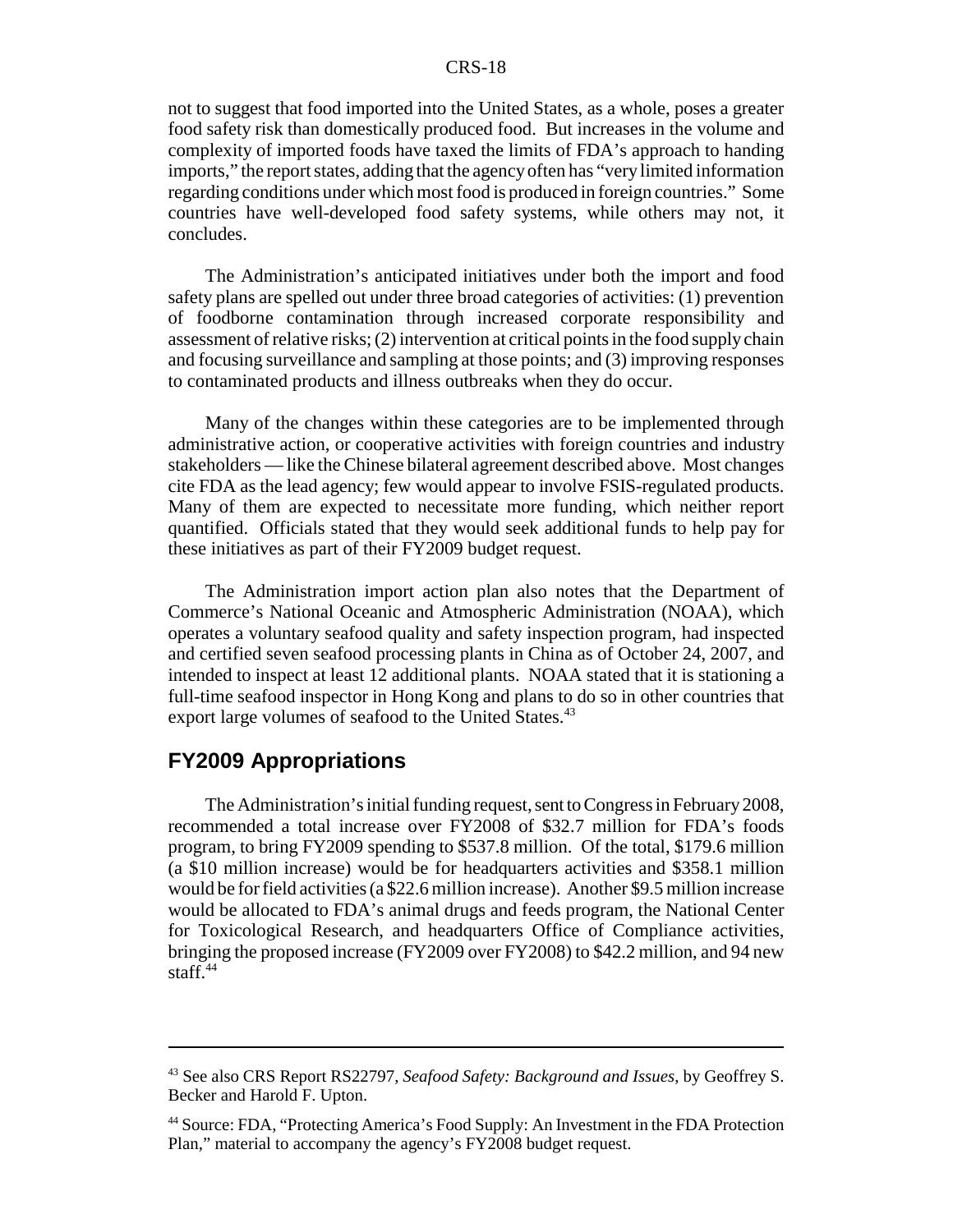On June 9, 2008, the Administration amended its FDA appropriations request to ask for an additional \$275 million for FDA to support implementation of its food protection and import safety plan recommendations, of which more than \$120 million is for food safety. Among the activities to be supported with the additional funds are increased technical assistance on food standards to countries that export to the United States; more risk-based inspections of foreign food and medical product facilities; development and validation of rapid testing technologies to detect and mitigate potential contamination problems; and improvements among food testing laboratories.

Congressional action is pending on the FY2009 appropriation for FDA (see "Funding and Fees" under "Legislative Proposals," below.)

#### **Overseas Offices**

The FDA also intends to begin opening permanent offices in foreign countries, as part of an effort to build and maintain relationships with regulators and companies in those countries, and to discourage their export of substandard foods and drugs in the first place. The U.S. Department of State reportedly has signed off on a plan for the agency to place eight staff members in three offices in China, including Beijing, Shanghai, and Guangzhou. The plan was awaiting Chinese approval in spring 2008. Future offices are planned in India and other foreign countries as well.<sup>45</sup>

# **Legislative Proposals**

At least a dozen major food safety bills were pending which contain provisions addressing some aspect of food import safety. One (H.R. 3580) has been enacted as P.L. 110-85; see below. Several of the pending bills focus almost exclusively on the import issue. Also being circulated widely are separate draft bills by Chairman Kennedy of the Senate Health, Education, Labor, and Pensions Committee and Chairman Dingell of the House Energy and Commerce Committee. These bills which could be formally introduced and likely would become the chief legislative vehicles if marked up by the committees — are broad FDA food and drug safety proposals with significant import-related provisions.

Among other relevant panels are the House and Senate Agriculture Committees, where USDA-related food safety bills are referred, and the Appropriations Committees, which recommend the annual funding for such initiatives.

#### **Selected Issues and Options**

**Import Certification.** One widely proposed legislative option which would directly affect importers is specific authorization for FDA to require import

<sup>&</sup>lt;sup>45</sup> Various sources including "FDA Plans to Put 8 People in China; Next Up: India, South America, Middle East," *Inside Health Policy*, March 17, 2008; *World Trade Daily*, April 14, 2008; and "State Department Allows FDA to Place Eight Staffers in China," *Congress Daily P.M.*, March 13, 2008.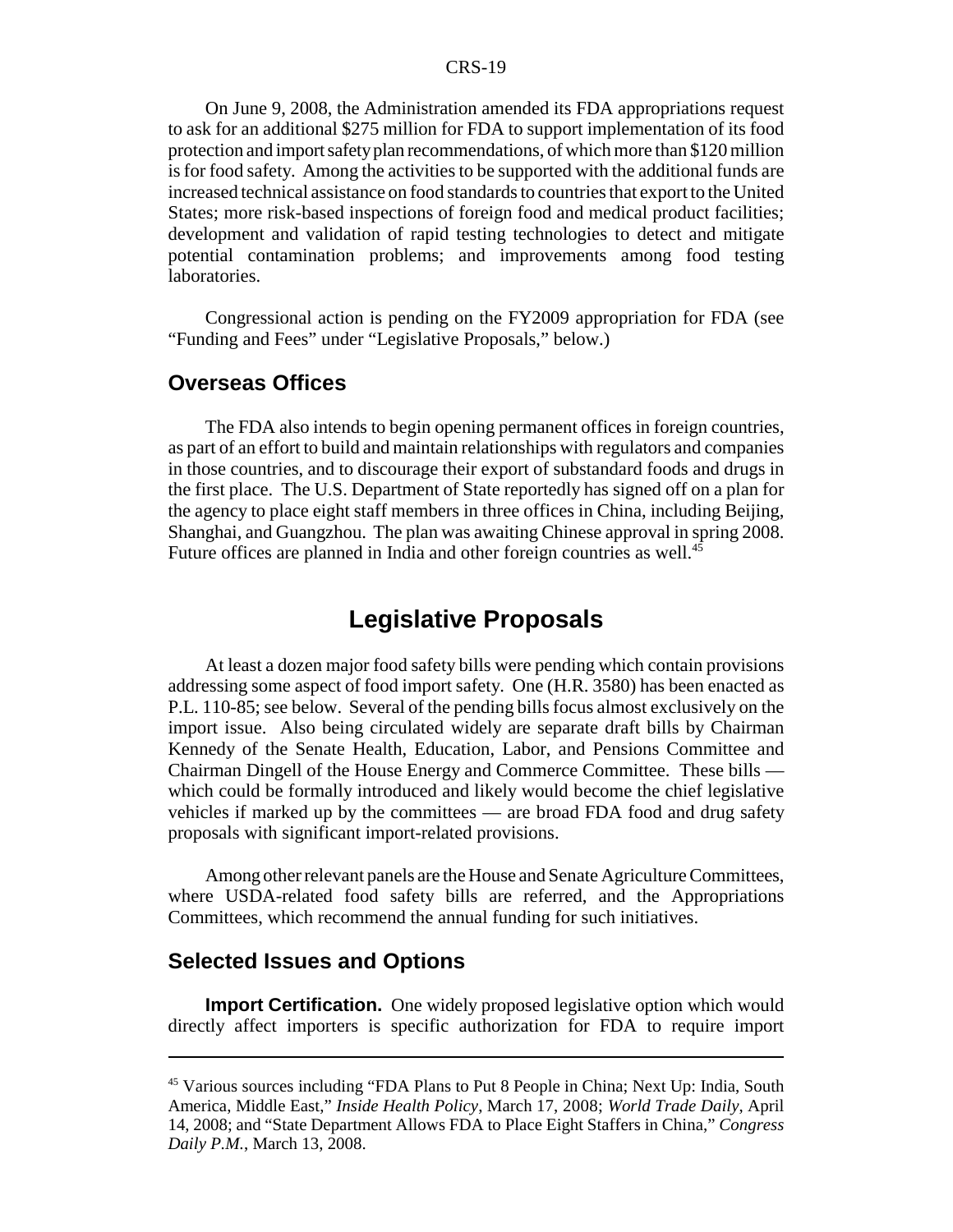certificates for shippers and/or shipments of products, prior to their arrival in the United States. FDA's current statute does not expressly offer this authority. The Administration's plan, for example, calls for electronic certificates for products deemed to be of high risk, i.e., those products "that have been shown to pose a threat to public health for U.S. consumers and thus would be unlike other imports where there is no such showing of risk." For such products, FDA would have to negotiate and implement government-to-government agreements whereby an importer would obtain certificates from either the appropriate foreign agency or an accredited third party. This new certification system, which appears to be based at least in part on the concept of the FSIS foreign equivalency determinations, presumably would have to be consistent with international trade obligations.

The Kennedy draft bill would authorize (but not require) the HHS Secretary to require an electronic certification by the "competent regulatory authority" of the exporting country that a food shipment entering the United States meets FDA food safety standards. HHS would be required to notify the Secretary of Homeland Security of any such requirement, who in turn is to deny the importation of an item that lacks certification. The Dingell draft would require the HHS Secretary to establish a program for accreditation of foreign governments, state or regional food authorities, foreign or domestic cooperatives, or other appropriate third parties to certify food facilities. Under the certification program, which could be limited to specific food types, HHS (i.e., FDA) would first have to evaluate the foreign government's food safety system, among other Dingell provisions.

A number of other pending food safety bills also propose that importing establishments, and/or the foreign countries in which they are located, first receive formal certification from U.S. authorities that their food safety systems demonstrably provide at least the same level of safety assurances as the U.S. system. Under some of these bills, certification could be denied or revoked if foreign safeguards are found to be insufficient, unsafe imports are discovered, or foodborne illnesses are linked to such products.

**Access to Foreign Facilities.** FDA generally has access to domestic food facilities because it can obtain a warrant or initiate criminal proceedings if it is denied entry — authorities it lacks for overseas establishments. Some including the Administration have proposed that to "provide parity" between domestic and imported foods, authority should be enacted enabling FDA to block imports of foods by foreign firms that impede entry to their facilities that produce, process, or hold such foods.

**Mandatory Recall Authority and Access to Records.** FDA wants mandatory recall authority in cases where firms (whether foreign or domestic) are unwilling to do so voluntarily or expeditiously. The agency notes that it already has the authority to seize adulterated or misbranded food, but that may not be practical once a product is in wide distribution. The agency also is seeking authority to give it more access to records in cases of food emergencies. Significantly, a major food industry group, the Grocery Manufacturers Association (GMA), endorsed the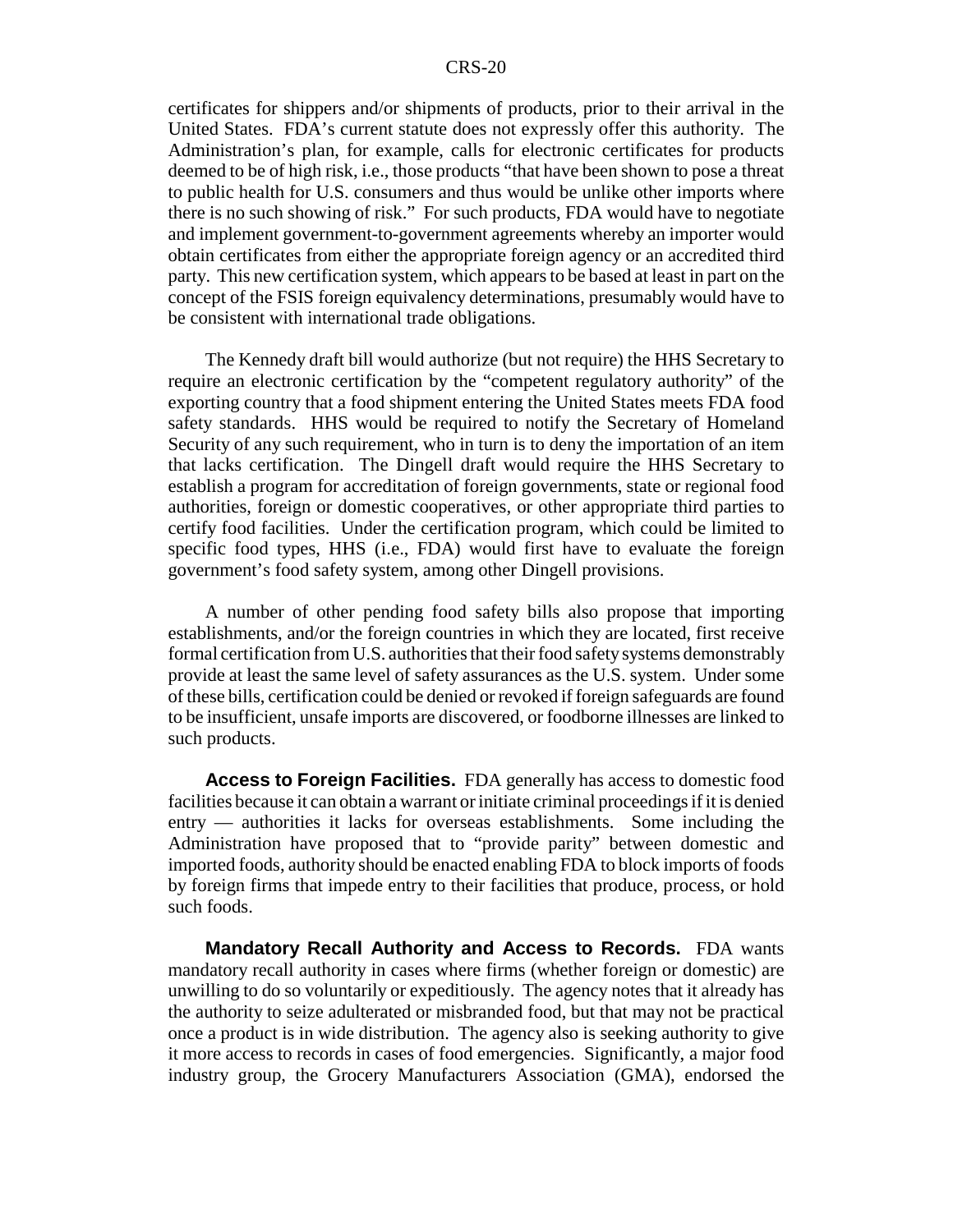proposal for mandatory recall authority.46 The day after the Administration proposed it for FDA, a USDA official asserted that the Department does not need similar mandatory recall authority for the meat and poultry products it regulates. Responding to questions on whether he would request such authority, he stated that USDA already has sufficient enforcement tools and that the voluntary approach now in place works well.<sup>47</sup> Others, however, are seeking it for USDA-regulated foods, and several pending bills reflect this proposed change.48 The Dingell and Kennedy drafts both contain authority for FDA to require a recall if a person or firm fails to do so voluntarily, although the details of this authority differ among the bills.

**Third-Party Inspections and Testing.** Some bills seek to require more physical inspections and testing at the border or within other countries, and to authorize more research into inspection and testing technologies. Some want FDA or another public health agency to undertake more of these activities. However, some proposals, including the Administration's, seek authority for FDA accreditation of qualified third parties to conduct some types of inspections and testing. Both the Dingell and Kennedy drafts also would involve third-party certification for certain types of inspection and/or testing. Conceptually under a third-party approach, FDA might officially certify qualified private companies, professional organizations, or other government agencies (whether foreign, state, or local), which importers could in turn use (and presumably pay a service fee) to certify the safety of their products using prescribed tests, inspection regimes, or other FDA-issued criteria. According to proponents, so-called third-party accreditation could help to address FDA staffing and funding limitations. Certifying third parties also could deter errant importers from testing their own products — or from "shopping for" private laboratories — to obtain more acceptable results, these proponents argue.49 Many consumer advocates are skeptical of more third-party responsibility, arguing that it can weaken government oversight of public health.

**Funding and Fees.** Most policymakers concede that regardless of the policy approach adopted, additional resources are needed to adequately address import safety problems. According to a report released in early December 2007 by the FDA Science Board, the FDA Commissioner's expert advisory panel, a critical lack of resources has seriously weakened the FDA's scientific basis generally and its mission to protect the food supply particularly. The panel noted that the FDA was unable to "sufficiently monitor either the tremendous volume of products manufactured domestically or the exponential growth of imported products. During the past 35

<sup>46 &</sup>quot;GMA Applauds Bush Administration's Focus on Prevention in Effort to Improve Safety of Imported Food," November 6, 2007, press release, at [http://www.gmaonline.org/news/ docs/NewsRelease.cfm?DocID=1806&].

<sup>&</sup>lt;sup>47</sup> Dr. Richard Raymond, Undersecretary for Food Safety, November 7, 2007, testimony before the House Agriculture Subcommittee on Livestock, Dairy, and Poultry.

<sup>48</sup> See also CRS Report RL34167, *The FDA's Authority to Recall Products*, by Vanessa K. Burrows, and CRS Report RL34313, *The USDA's Authority to Recall Meat and Poultry Products*, by Cynthia Brougher and Geoffrey S. Becker.

<sup>49</sup> See for example: "Lab Chief Tells Lawmakers Importers Can Hide Food Contamination Data From FDA," *Inside Health Policy*, February 26, 2008.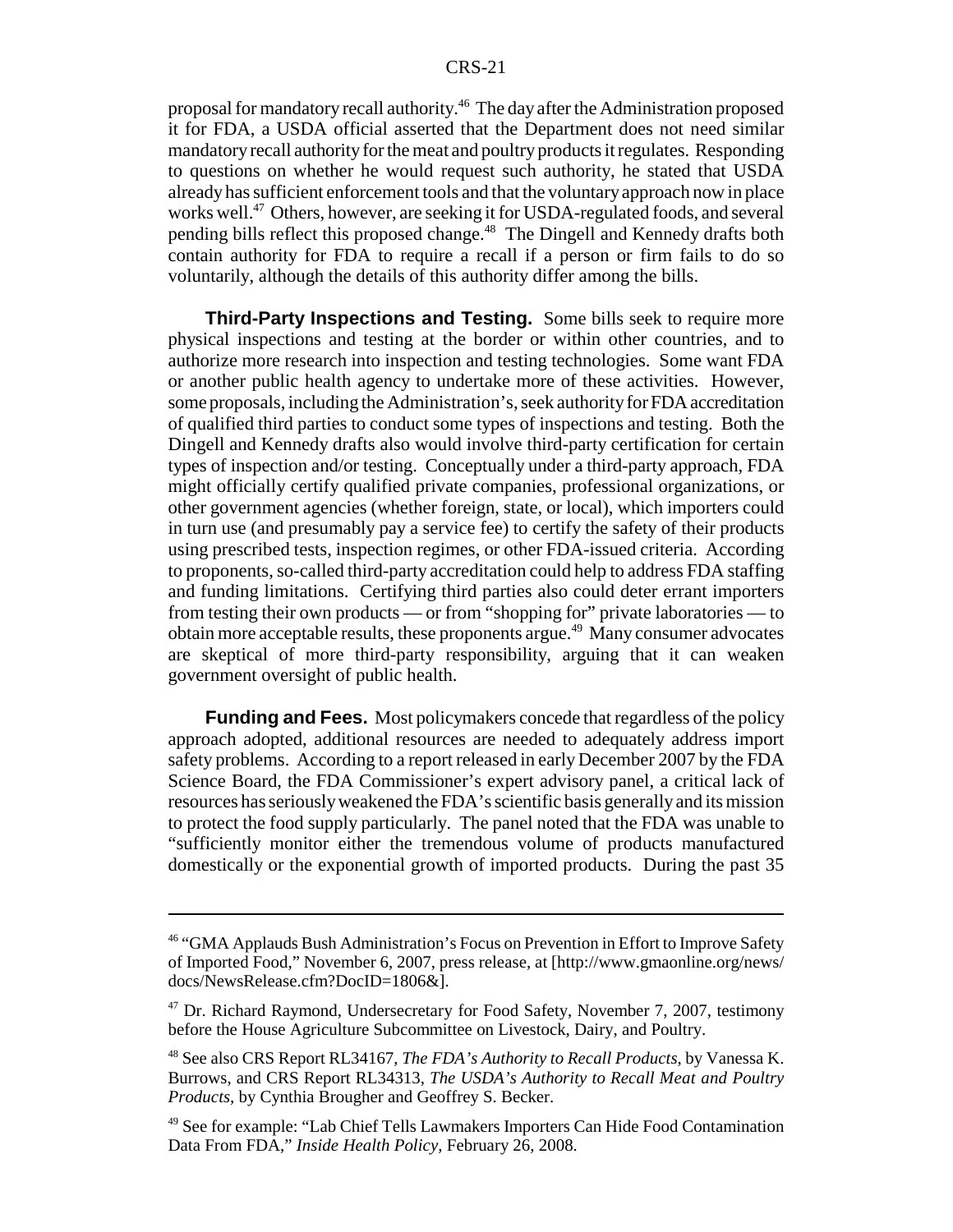years, the decrease in FDA funding for inspection of our food supply has forced FDA to impose a 78 percent reduction in food inspections, at a time when the food industry has been rapidly expanding and food importation has exponentially increased." As noted, the Science Board recommended that the overall FDA appropriation (not just for food) be more than doubled over the next several years from its FY2008 level of approximately \$1.5 billion, exclusive of user fees. This should start with an increase of \$375 million in FY2009, the board recommended.<sup>50</sup>

FDA and FSIS receive most of their funding through the annual Agriculture, Rural Development, Food and Drug Administration, and Related Agencies Appropriations Act. The appropriations committees have begun their deliberations on the FY2009 measure, and several lawmakers believe that appropriations should match or even exceed the Administration's proposed increase for the agency. However, requests for higher appropriations must compete with other priorities throughout the federal discretionary budget. An alternative, to fill perceived shortfalls through new user fees on the food industry, always meets with resistance, both from the companies that would have to absorb such costs and from consumer advocates, who have long argued that industry funds might "taint" programs that are first and foremost public health programs.

Nonetheless, a number of pending food safety bills discussed in this report include proposed user or other types of fees to pay for such new activities as certification of food imports, re-inspection of products initially kept out of commerce, and the auditing of private food testing laboratories. For example, the Dingell draft would require importers of food, drugs, and other FDA-regulated products to register and pay an annual fee of \$10,000. The Kennedy draft also would provide for various registration and certification fees.

**Other Proposed Legislative Changes.** Among other proposed statutory changes that would affect importers and domestic firms alike are: authority for regulations that would require food chain entities to implement measures solely intended to prevent intentional food adulteration by terrorists or criminals; more explicit authority to require additional preventive (HACCP-like) controls for highrisk foods (authority some believe FDA already has); restriction of food and drug imports to specific ports with FDA labs for testing; authority to require facilities to renew their currently required FDA registrations every two years, to establish food categories within this system, and to deny re-registration to those who violate food safety rules; and more extensive mandatory country of origin labeling (COOL), so that consumers can determine where food products originate.<sup>51</sup>

<sup>50</sup> *FDA Science and Mission at Risk*, Report of the Subcommittee on Science and Technology, prepared for the FDA Science Board, November 2007. See also CRS Report RL34334, *The Food and Drug Administration: Budget and Statutory History, FY1980-FY2007*, by Judith A. Johnson, Donna V. Porter, Susan Thaul, and Erin D. Williams.

<sup>51</sup> This report does not cover COOL proposals. See CRS Report 97-508, *Country-of-Origin Labeling for Foods*, by Geoffrey S. Becker, for more information.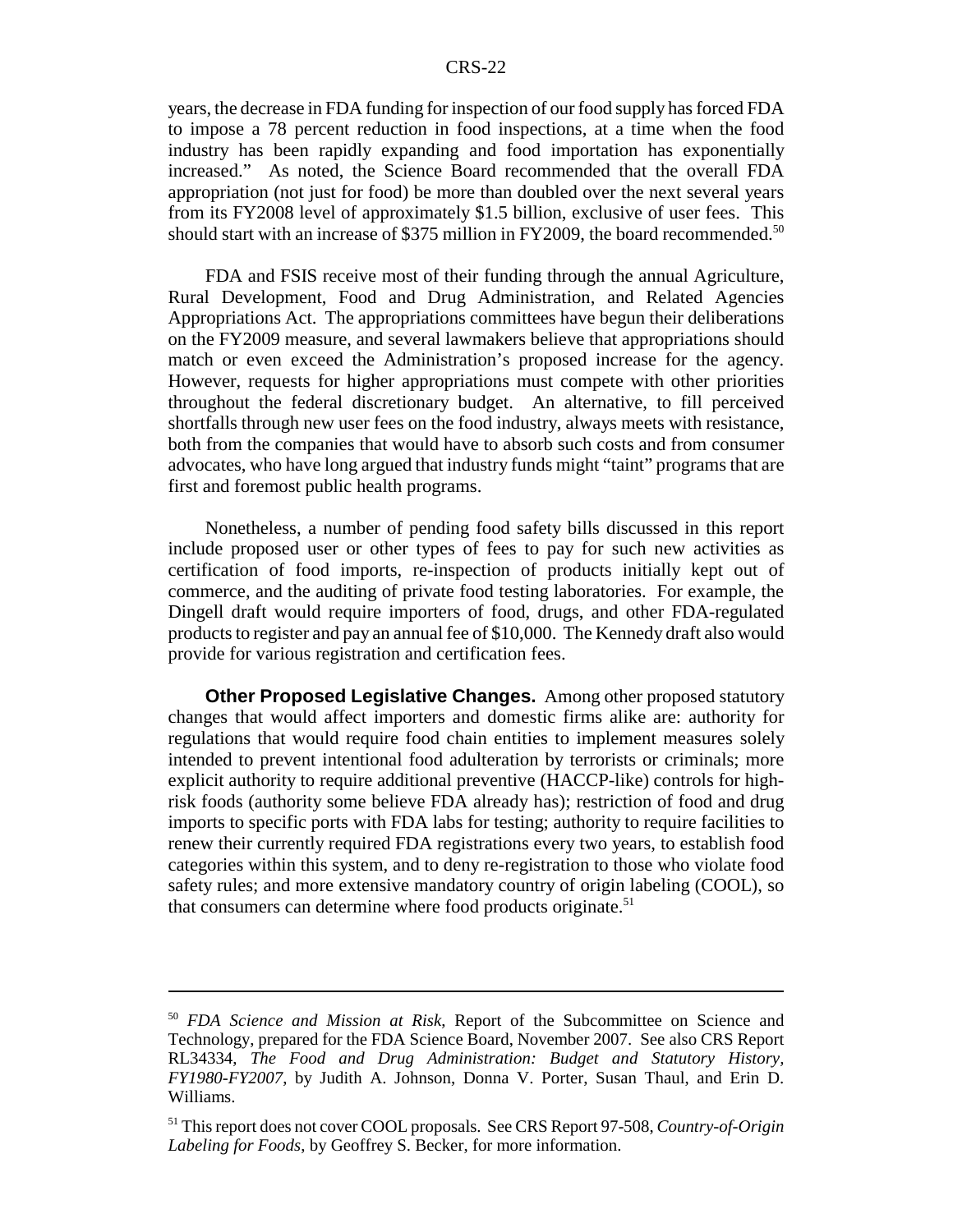#### **Food and Drug Administration Amendments Act of 2007 (P.L. 110-85)**

Section 1009 in the Food Safety title  $(X)$  of this new law requires an annual report to Congress on the number and amount of FDA-regulated food products imported by country and type of food, the number of inspectors and inspections performed, and aggregated data on inspection findings, including violations and enforcement actions. Other food safety provisions in the law affect imported as well as domestic foods.<sup>52</sup>

#### **Food, Conservation, and Energy Act of 2008 (P.L. 110-234)**

Several sections of the 2008 omnibus farm law (P.L. 110-234; H.R. 2419) will bring changes to food safety policy, primarily within USDA, and these would impact on imported as well as domestic foods. One prominent change is to subject catfish products to mandatory inspections similar to those for red meat and poultry; the provision would appear to require foreign catfish processing to be operated under equivalent safety systems.<sup>53</sup>

## **Food and Drug Administration Globalization Act (Dingell Draft)**

Chairman Dingell of the House Committee on Energy and Commerce began circulating this bill in draft form in April 2008; as of mid-June 2008 it had not been formally introduced.<sup>54</sup> It contains some elements of his earlier import measure, H.R. 3610 (see below). The newer Dingell draft is a broad food, drug, device and cosmetic safety bill with numerous changes to the FFDCA that would affect both domestic and imported products, such as authority for FDA to require new process controls, and performance standards, for facilities, more frequent inspections of facilities, annual registration requirements and fees for food facilities, new sampling and testing requirements for food shipments, reinspection fees when a facility's violation requires additional inspection, and mandatory recall authority.

Import-specific provisions in the Dingell draft include a requirement for all importers of food, drugs, devices and cosmetics to register with the FDA and to pay an annual fee of \$10,000; the establishment of a corps of inspectors dedicated solely to import inspections; more stringent country-of-origin labeling requirements; and limiting, within five years, all imports (of FDA-regulated foods and other products) to ports of entry that are located near a federal food testing laboratory. There are now

<sup>52</sup> See CRS Report RS22779, *Food Safety: Provisions in the Food and Drug Administration Amendments Act of 2007*, by Donna V. Porter.

<sup>53</sup> See CRS Report RS22886, *Food Safety Provisions of the 2008 Farm Bill*, by Geoffrey S. Becker.

<sup>54</sup> A discussion draft dated April 16, 2008 is posted on the Energy and Commerce Committee website at [http://energycommerce.house.gov/FDAGlobalAct-08/index.shtml].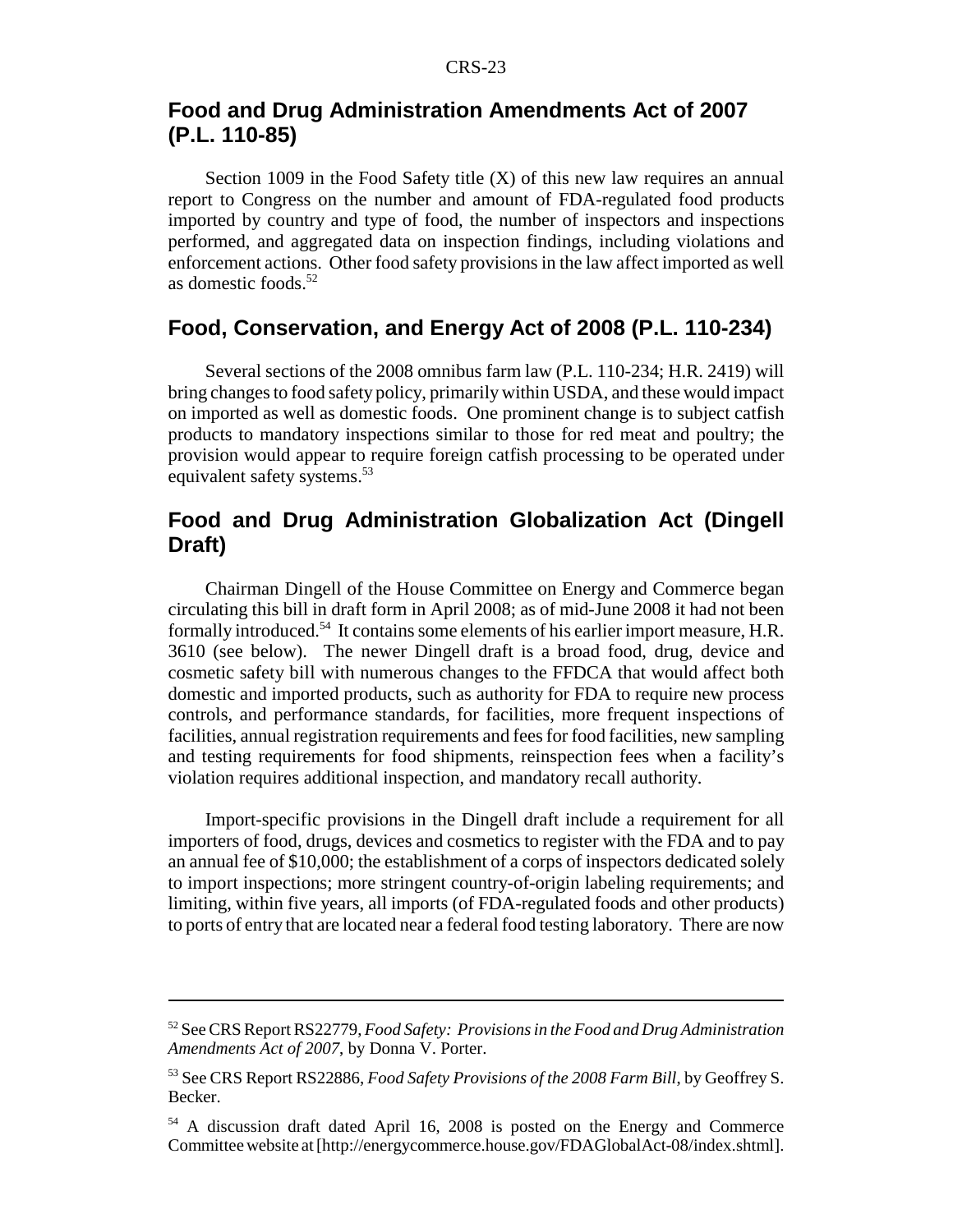a total of 13 FDA field laboratories but well over 300 ports of entry.<sup>55</sup> However, an exception to the port limitation would be made for imports derived from facilities participating in a new voluntary "food facility certification program." More specifically, FDA could accredit a foreign government as a certifying agent for such facilities, but only after conducting a review of the adequacy of that government's food safety programs, systems, and standards.

#### **Untitled Kennedy Draft**

Chairman Kennedy of the Senate Committee on Health, Education, Labor, and Pensions began circulating draft FDA legislation in May 2008. Like the Dingell draft, it contains amendments intended to reform the agency's oversight of both domestic and imported food, drugs, and other FDA-regulated products. Under the food safety title, all facilities would have to develop and implement risk-based preventive controls to reduce or eliminate hazards, and would have to meet new FDA-developed performance standards. The title also contains provisions to modify food facility registrations, including authority for FDA to suspend registration under certain conditions. Facilities could apply and pay for a voluntary certification program entailing additional compliance requirements in exchange for expedited entry at the border, among other incentives. Some inspections of these facilities could be conducted by designated third parties, under the Kennedy draft. Other provisions affecting imports and domestic products alike include mandatory recall authority, broader authority for FDA to require and inspect records, and new registration and certification fees to help pay for the bill's costs.

Among the import-focused provisions in the food safety title of the Kennedy draft are a requirement that an importer have a program to verify that its suppliers meet FDA standards; FDA ability to require the competent authority of a foreign country to certify that FDA safety standards are met before food shipments from that country can import into the United States; and new requirements regarding efforts to import foods that were refused admission here or in other countries.

#### **Assured Food Safety Act of 2007 (H.R. 2997)**

Introduced in July 2007 by Representative Kaptur, H.R. 2997 would require USDA and FDA jointly to establish a program requiring all imported food items to be accompanied by a certificate of safety issued by the government of the exporting country. (The bill does not reference existing food safety authorities.) Items could be excepted if they were from a country that has not been the source of a contaminated food item involved in a health or safety recall in the preceding five years.

<sup>&</sup>lt;sup>55</sup> In 2007 controversy arose over an FDA tentative decision to close a number of the 13 field testing laboratories. The new Dingell draft (and H.R. 3610) would prohibit HHS from closing any of these laboratories, as well as any of the 20 FDA district offices.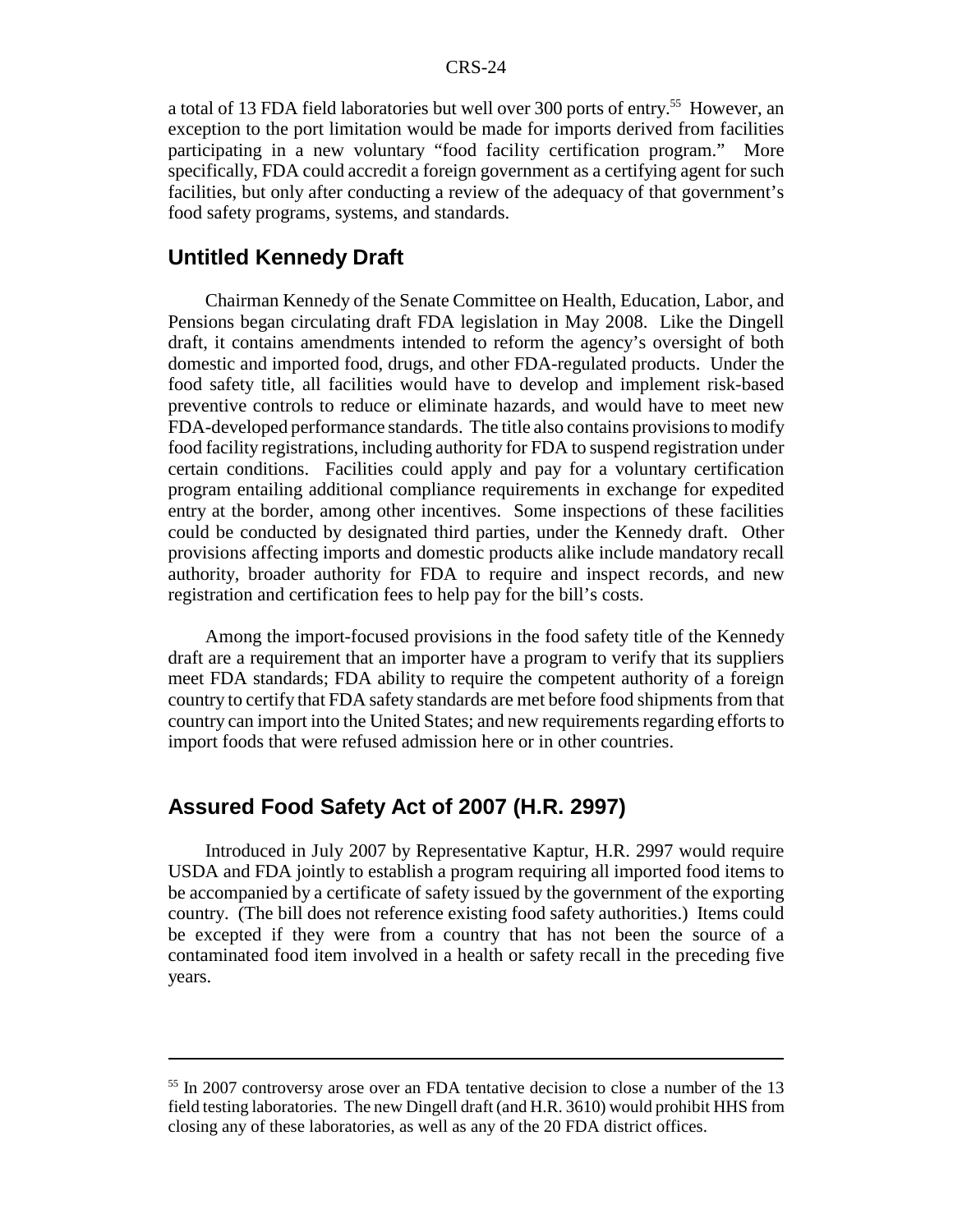If a certified item is found to be unsafe, imports would be prohibited until U.S. officials receive an opportunity to inspect the production facility to assess whether corrections have been made, and determine that the country has taken adequate corrective actions. Another provision would require USDA and FDA to prepare a report on, and implement, the minimum amount of inspection necessary to assure the safety of imports.

A key provision in the bill would require the collection of user fees to defray the increased costs of such inspections, including the costs of hiring additional inspectors. The fees would be assessed beginning in FY2008 on each line item of food imported, up to \$20 per line (USDA and FDA would define the meaning of this). The bill also provides for fee adjustments, including for inflation.

#### **Imported Food Safety Act of 2007 (S. 1776)**

Also introduced in July 2007, S. 1776 by Senator Durbin is similar in intent to H.R. 2997. However, it amends the FFDCA and applies only to FDA-regulated food imports with regard to certifications and user fees. The bill would require HHS to establish a certification system within two years of enactment, which would apply to a foreign government or foreign food establishment seeking to import food to the United States. Before granting a certificate to a foreign government, HHS would have to review, audit, and certify that its food safety program is at least equivalent to the U.S. program. Before granting a certificate to a foreign establishment, HHS would have to certify, based on an onsite inspection, that the establishment has equivalent food safety programs and procedures.<sup>56</sup>

Certifications would be valid for no more than five years; HHS would be required to audit foreign governments and establishments at least every five years to determine their continued compliance. S. 1776 would authorize HHS to withdraw certification of a food if it is linked to an outbreak of a human illness, if the foreign program is no longer equivalent to the U.S. program, or if U.S. officials are not permitted to conduct an audit or investigation.

Like H.R. 2997, S. 1776 would set a user fee of up to \$20 per line item with adjustments for inflation, among other similarities. Unlike H.R. 2997, the Senate bill provides more detail on how the fees will be used. S. 1776 directs that not less than 50% be used for border inspections and not more than 50% be used for a newly authorized research program under the bill. Such research would focus on improved testing and sampling techniques to check for adulteration of imported foods.

#### **Safe Food Act of 2007 (H.R. 1148/S. 654)**

The primary thrust of these companion bills, H.R. 1148 and S. 654, introduced by Representative DeLauro and Senator Durbin in February 2007, is to consolidate federal food safety responsibilities under a new, independent Food Safety

<sup>&</sup>lt;sup>56</sup> An establishment generally is defined here as any place that processes, holds, or transports food or food ingredients, with the explicit exception of farms, and of restaurants and other retailers.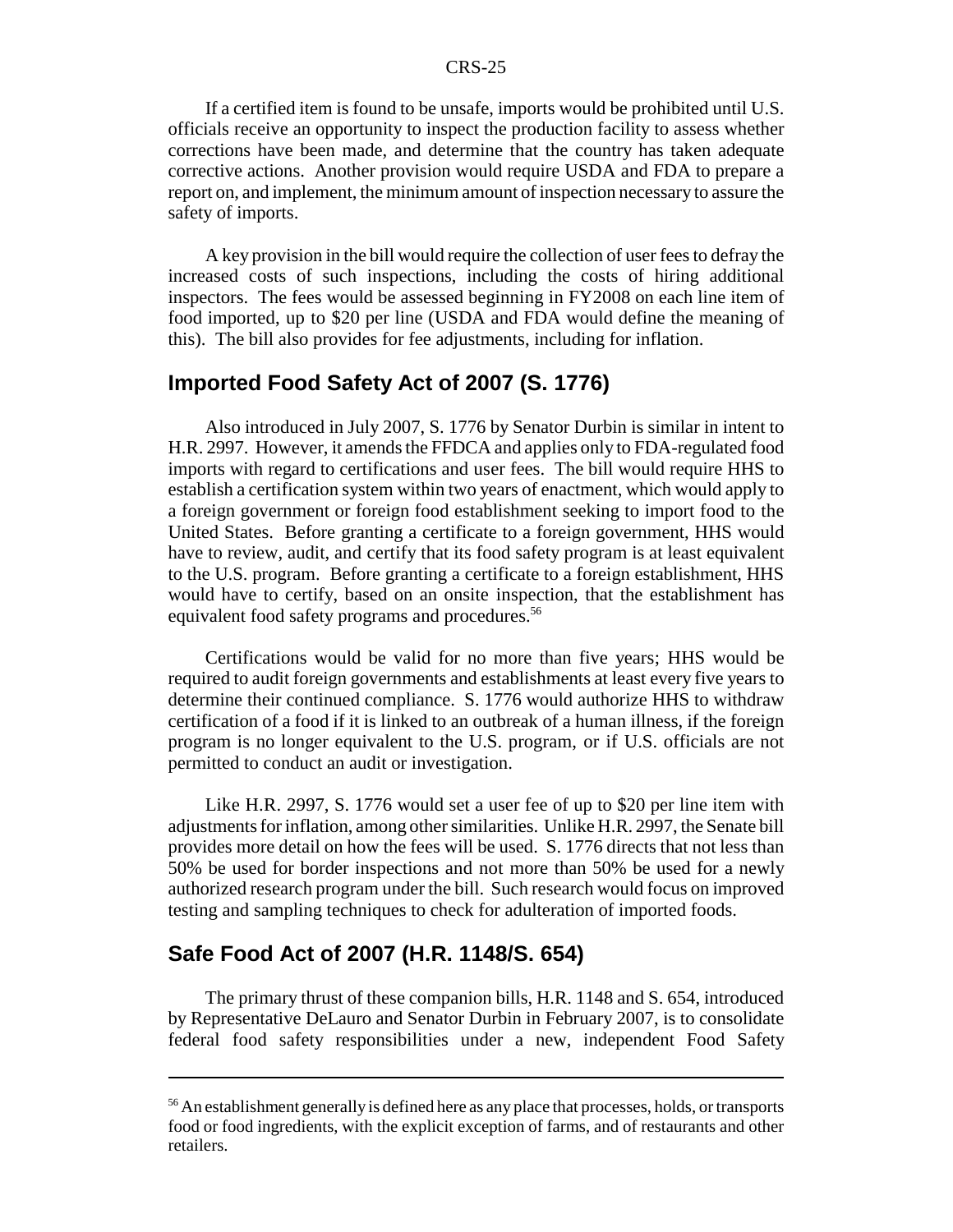Administration (FSA). Section 208 of the bills would require foreign governments or foreign establishments that want to export food to the United States to be certified by the new FSA. Such certification would be granted to a foreign government and/or establishment if it could demonstrate that its food safety programs are at least equivalent to the U.S. program; certification of a foreign establishment would have to be based on an onsite inspection. Certifications would be valid for no more than five years. Certification of a food establishment could be revoked any time if it is linked to a foodborne illness, if the country's or establishment's safeguards are found to be no longer equivalent, or if U.S. officials are refused permission to conduct an audit or investigation.

FSA also is to "routinely inspect" food and food animals via a physical examination before they enter the United States to ensure they are safe and properly labeled. Section 402 of the bills provides for holding a food at ports of entry for up to 24 hours if there is reason to believe it is unsafe or misbranded.<sup>57</sup>

#### **Human and Pet Food Safety Act of 2007 (H.R. 2108/S. 1274)**

Section 419 of these companion bills, introduced in May 2007 by Representative DeLauro and Senator Durbin respectively, contain certification and auditing requirements similar to those in S. 1776, including the five-year limit on approvals and a requirement to routinely inspect imports (see above). Another provision in H.R. 2108/S. 1274 would require importers to give HHS representatives access to inspection-related records.

#### **Import Safety Act of 2007 (H.R. 3100)**

H.R. 3100 was introduced in July 2007 by Representative Kirk. The measure would amend the FFDCA to significantly increase civil penalties for violations of the act and also would increase the authorization of appropriations for FDA inspection of imported processed foods (and toothpaste) by \$20 million annually through FY2012.

## **Food and Drug Import Safety Act of 2007 (H.R. 3610)**

Chairman Dingell's earlier bill was introduced in September 2007 as H.R. 3610. It would require the collection of user fees on imported foods, beginning in FY2008. As in other proposed bills, the fees would be based on the number of entry lines of food, but HHS-FDA could set them as high as \$50 per line, with provisions for inflation adjustments. At least 90% of the fee revenue would have to be used to carry out import inspection activities, with priority on inspections at ports of entry and on detection of intentionally adulterated food. The funds also could be used to pay for FDA inspections overseas. Not more than 10% of the revenue could be used for the

 $57$  The Senate-passed version of the omnibus farm bill (H.R. 2419), which in April 2008 was before a House-Senate conference, includes a provision requiring a bipartisan congressional commission to study and recommend changes in the U.S. food safety system, including import oversight. It is based on a bill (S. 2245) introduced by Senator Durbin.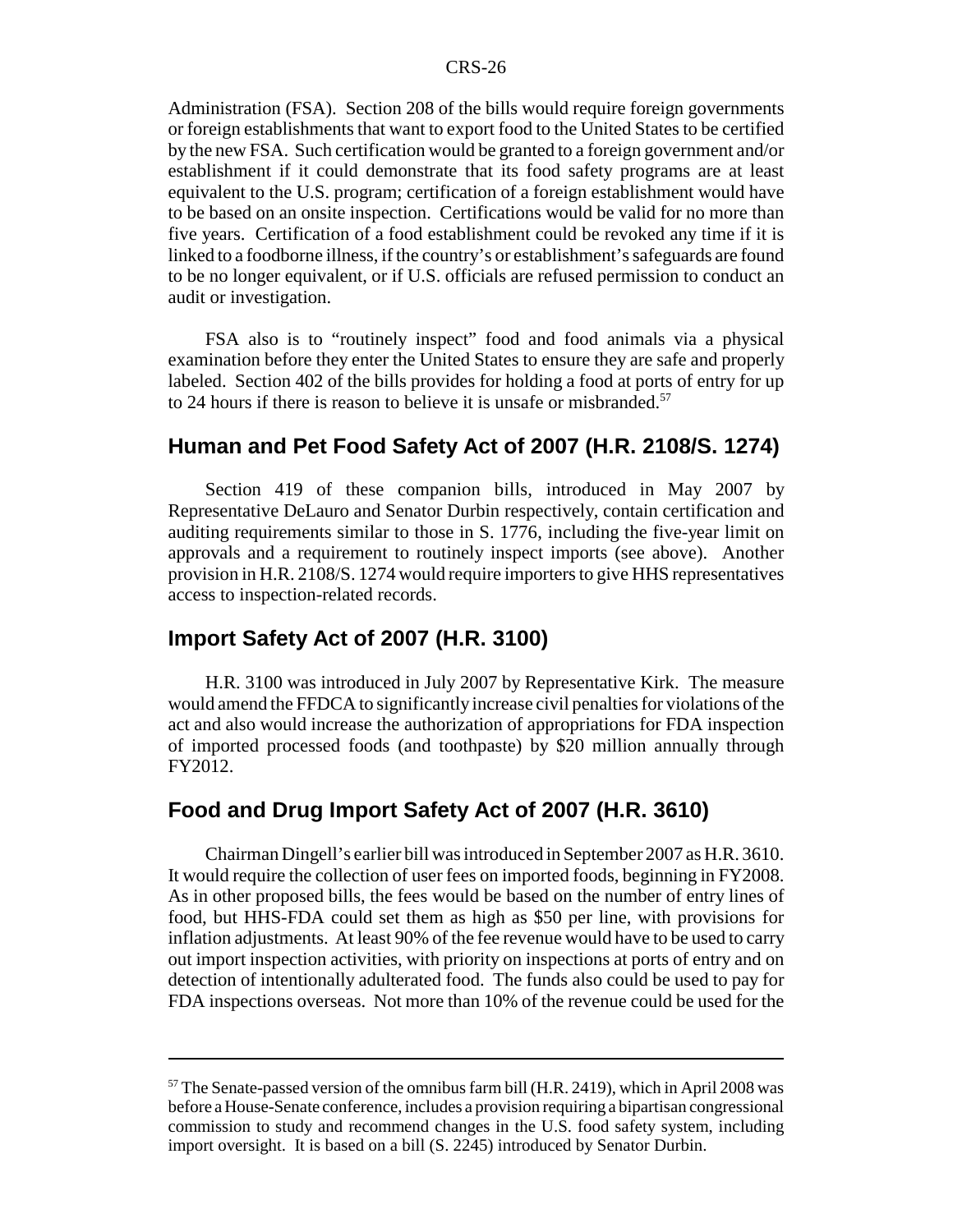bill's newly authorized research into testing techniques for use in import inspections.58

H.R. 3610 reiterates that all imported foods must meet the same standards as U.S.-produced foods; entry would be denied to foods even if they appear not to meet them. No foods would be permitted entry unless they are from a foreign facility holding a certificate issued by HHS, or are from a foreign country that has been certified by HHS as having food safety standards at least as protective as those in the United States. Another proposed amendment would require HHS-FDA to restrict imports of all foods to ports of entry located in a metropolitan area that has an FDA laboratory capable of testing such foods, although waivers could be granted allowing other ports to be used if the food in question poses no increased likelihood of adverse health consequences. Among other provisions, The Dingell bill also require the department to establish a voluntary "Safe and Secure Food Importation Program" under which food importing companies could receive expedited movement of their products in exchange for abiding by HHS-developed food safety and security guidelines.

#### **Consumer Food Safety Act of 2007 (H.R. 3624)**

H.R. 3624 was introduced in September 2007 by Representative Pallone. It would require the establishment, within two years, of a comprehensive import food safety system involving routine HHS inspections of foreign processing facilities and of imports at ports of entry. It authorizes (but does not appear to require) HHS to enter into an agreement with any foreign country desiring to export food to the United States, provided that HHS determines that the foreign food safety system provides at least the same level of protection. Any such agreement would have to: provide for a foreign system which ensures safe food that is not adulterated or misbranded under the FFDCA; enable HHS to undertake activities to verify that the foreign system has at least the same level of safety; and provide for reciprocity in the treatment of U.S. imports. HHS would have to certify the specific types of food products covered by the foreign safety system, and to review each foreign certification at least once every three years.

#### **Fresh Produce Safety Act (S. 2077)**

Introduced by Senator Harkin in September 2007, S. 2077 includes in Title III a requirement that HHS, in consultation with USDA, establish by regulation equivalency procedures to ensure that foreign countries exporting produce to the United States meet the criteria set forth for U.S. produce growers.

#### **Food Import Safety Act of 2007 (H.R. 3937)**

Introduced in October 2007 by Representative DeLauro, H.R. 3937 would require an import certification program for all food imports. Such imports would have to come from a foreign country or establishment that HHS has determined is enforcing safety standards at least as protective as those of the United States, and

<sup>&</sup>lt;sup>58</sup> H.R. 3610 also would implement a similar fee system for imported drugs.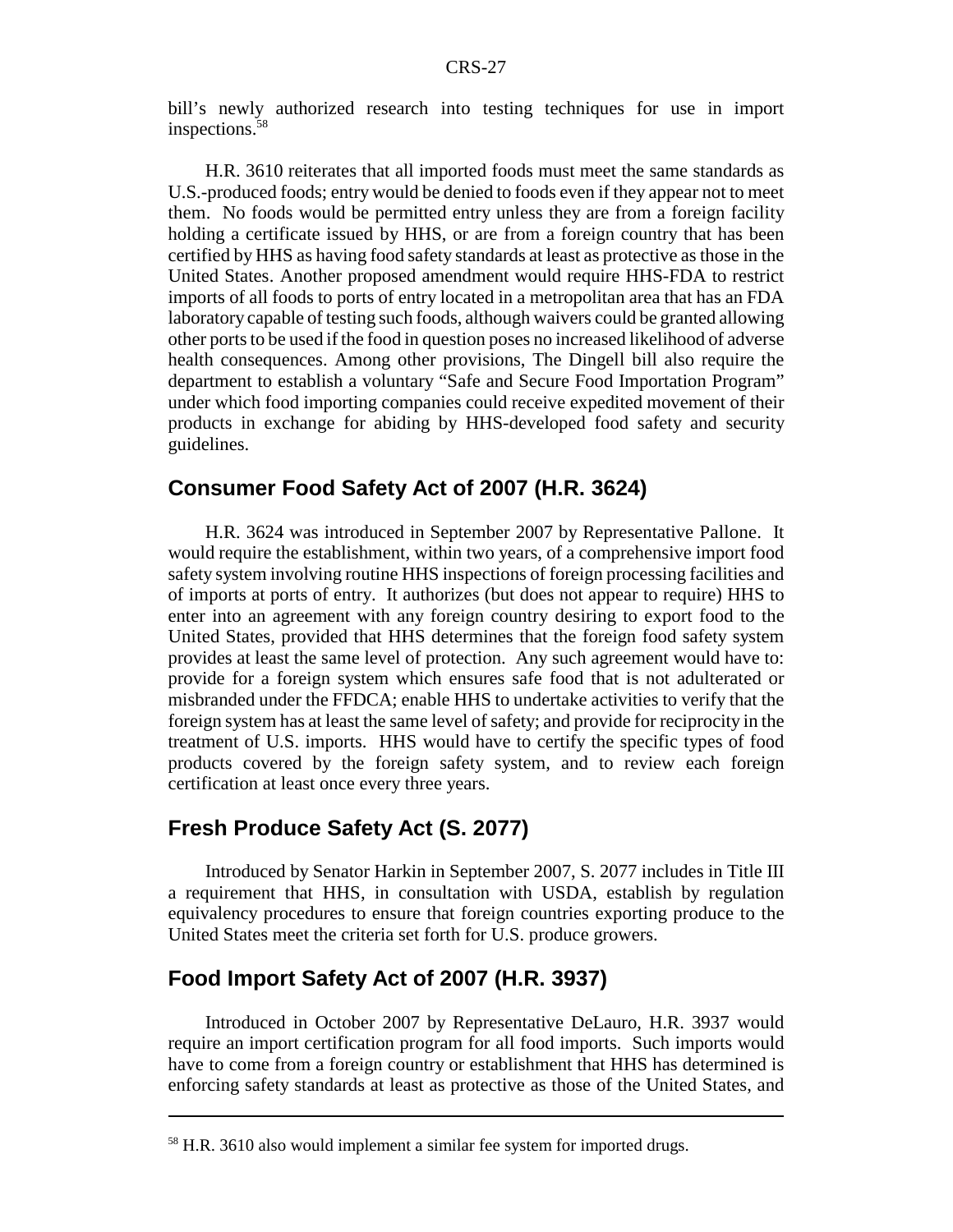certifications would be valid for not more than five years. The bill also would authorize HHS to prohibit, by regulation, the importation of specific foods or types of foods from a particular country, if there were a pattern of violations from there. The bill also contains mandatory recall and notification provisions for both imported and domestic foods.

#### **Imported Food Safety Improvement Act of 2007 (H.R. 3967)**

H.R. 3967, introduced in October 2007 by Representative Burgess, would authorize HHS to deny entry for any food or type of food from a growing area, country, producer, manufacturer, or shipper if HHS determines that it has been associated with repeated illness outbreaks, or is likely to cause disease, death, or other adverse health consequences. The bill's language further provides authority for emergency determinations to block a food import for up to 30 days.

#### **EAT SAFE Act of 2007 (S. 2418)**

The EAT SAFE Act (an acronym for Ending Agricultural Threats: Safeguarding America's Food Supply for Everyone) was introduced in December 2007 by Senator Casey. It would require USDA to provide public notification whenever smuggled food products are identified in commerce, and to provide public notification on all recalled food products, using methods prescribed in the bill. The bill would require private laboratories that conduct tests on FDA-regulated imports to be certified by the agency, under a fee-funded certification and audit process developed by FDA. Laboratories would have to submit to the agency the results of all tests it conducted.

The bill also would authorize annual funding to hire and train personnel to monitor food safety at the border, including the detection of smuggled food and agricultural products, and to establish a competitive grant program for food safety education. Other provisions would impose new civil penalties for importers and laboratories that violate the law.

## **Keeping America's Food Safe Act of 2008 (H.R. 5827)**

Introduced in April 2008 by Representative Roskam, this bill would, among other things, require the HHS Secretary to establish, within two years, a food safety certification program for foreign facilities or countries wanting to export to the United States. The foreign facility or country would have to demonstrate that its standards are at least equivalent to those of the United States. No foods could be imported without such certification.

## **Safe Food Enforcement, Assessment, Standards, and Targeting (FEAST) Act of 2008 (H.R. 5904)**

Introduced in April 2008 by Representative Costa, this measure reportedly has the support of some industry groups, including the Grocery Manufacturers of America. Like a number of other bills, it would require foreign and domestic facilities to identify and implement risk-based preventive controls to guard against food safety hazards. It would direct FDA to allocate its inspection resources based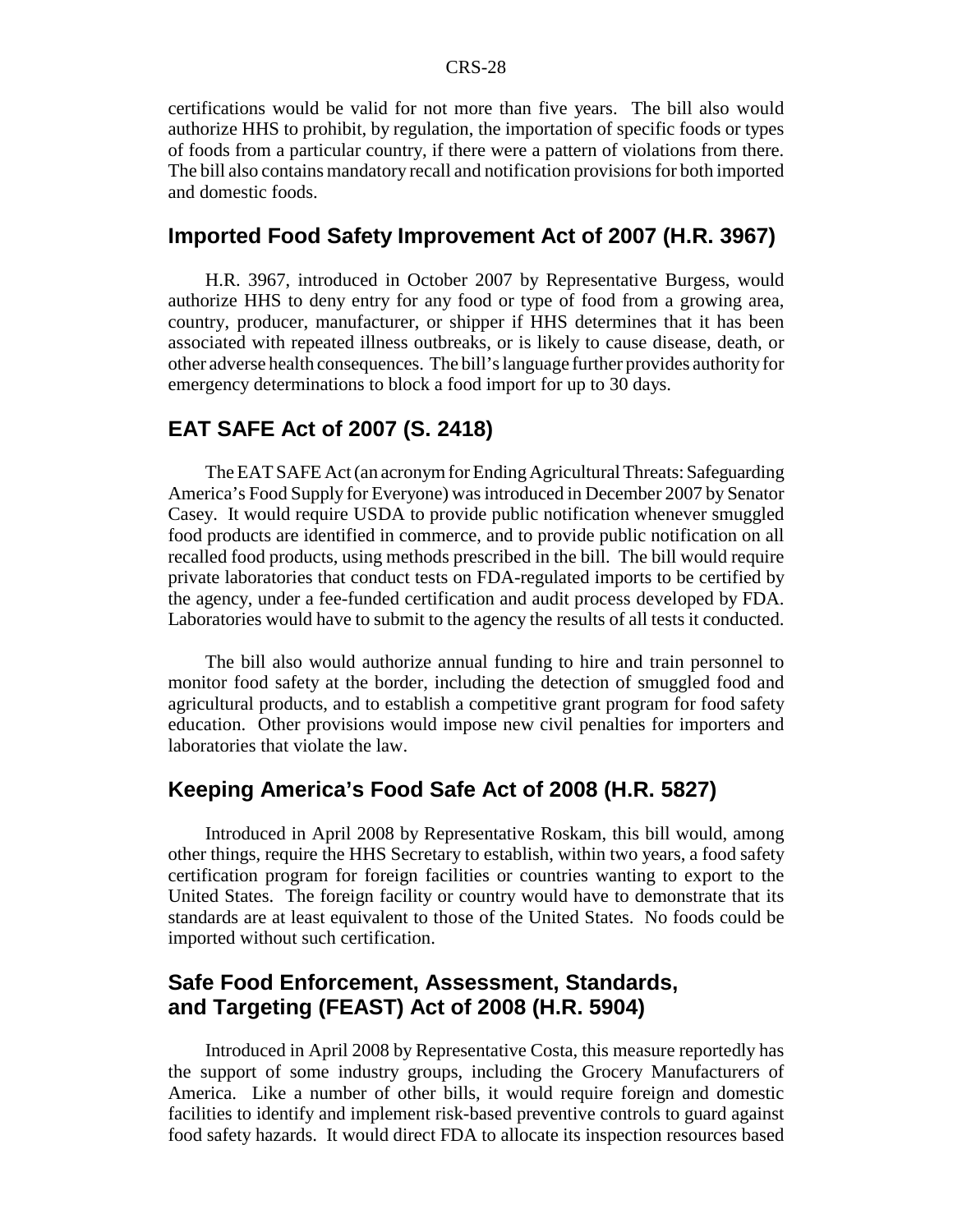on relative risk, authorize mandatory recall authority, and provide for a third-party certification program to evaluate producers' processors' food safety management practices, among other general food safety provisions. The bill's import-specific language includes the establishment of a mandatory program whereby importers must verify that each of their food suppliers has an effective safety assurance program, which could be verified through the use of a recognized third-party certification system; provision for the certification, by the competent authority of an exporting country, of designated foods destined for importation into the United States, and for denial of import entry to any foods needing such certification; a voluntary qualified importer program that could enable some imports to enter the country on an expedited basis; and recognition of qualified (i.e., third-party) laboratories to test imported foods.